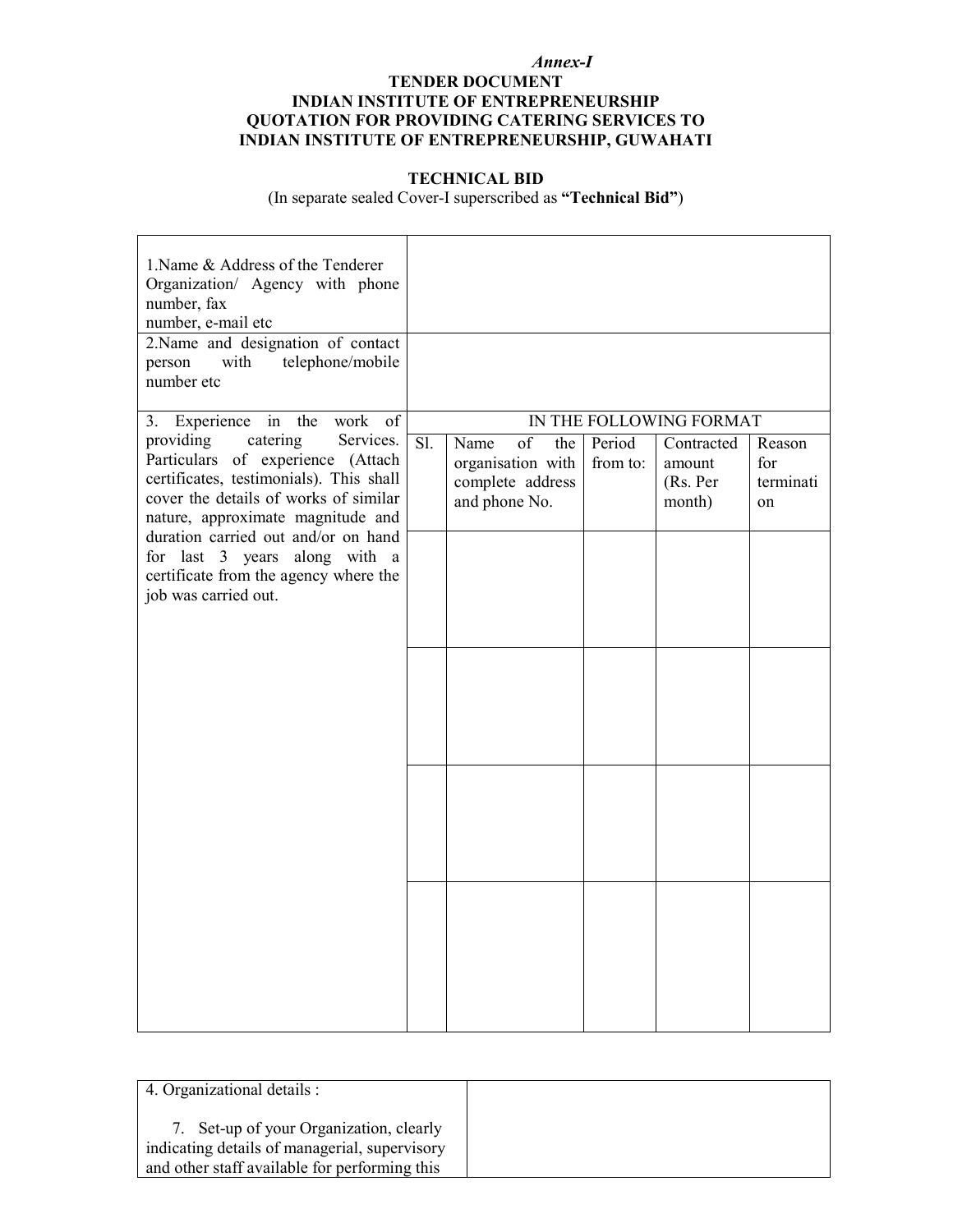| service:                                                                                                                                                                     |  |
|------------------------------------------------------------------------------------------------------------------------------------------------------------------------------|--|
| b) Is the establishment registered with the<br>Government; please give details with<br>document/evidence.                                                                    |  |
| c) Do you have labour licence. Please<br>provide details and attach a copy.                                                                                                  |  |
| d) Undertaking of the Agency confirming<br>the availability of the adequate manpower of<br>requisite qualification and experience for<br>deployment in IIE                   |  |
| 5. Are you covered by the labour Legislations,<br>such as, ESI, EPF, Gratuity Act etc.                                                                                       |  |
| 6. Please give EPF No:                                                                                                                                                       |  |
| <b>ESI</b> Code:<br>Gratuity Act Regn. No:                                                                                                                                   |  |
| 7. Are you governed by minimum wages rules<br>of the Central Government. If yes, please give<br>details.                                                                     |  |
| 8. Are your workers having bank accounts or<br>having Jaan Dhan Yojana Accounts<br>9. Please attach copy of last return of Income                                            |  |
| Tax                                                                                                                                                                          |  |
| 10. Please attach balance sheet of the                                                                                                                                       |  |
| company,<br>duly certified by Chartered Accountant for<br>last 3 years.                                                                                                      |  |
| 11. PAN No. (Please attach copy)                                                                                                                                             |  |
| 12. Vat No. (Please attach copy)                                                                                                                                             |  |
| 13. Trade Licence No. (Please attach copy)                                                                                                                                   |  |
| 14. Service Tax Registration No. (Please)<br>attach copy)                                                                                                                    |  |
| 15. Acceptance of terms & conditions<br>attached (Yes/No). Please sign each page of<br>terms and conditions as token of acceptance<br>and submit as part of tender document. |  |
| 16. Power of Attorney/authorization for<br>signing the bid documents                                                                                                         |  |
| 17. Please submit an undertaking that no case                                                                                                                                |  |
| is pending with the police against the                                                                                                                                       |  |
| Proprietor/firm/partner or the Company                                                                                                                                       |  |
| (Agency). Indicate any convictions in the past<br>against the Company/firm/partner.                                                                                          |  |
| 18. Details of the DD/Pay Order of Rs<br>5,000/- towards EMD.                                                                                                                |  |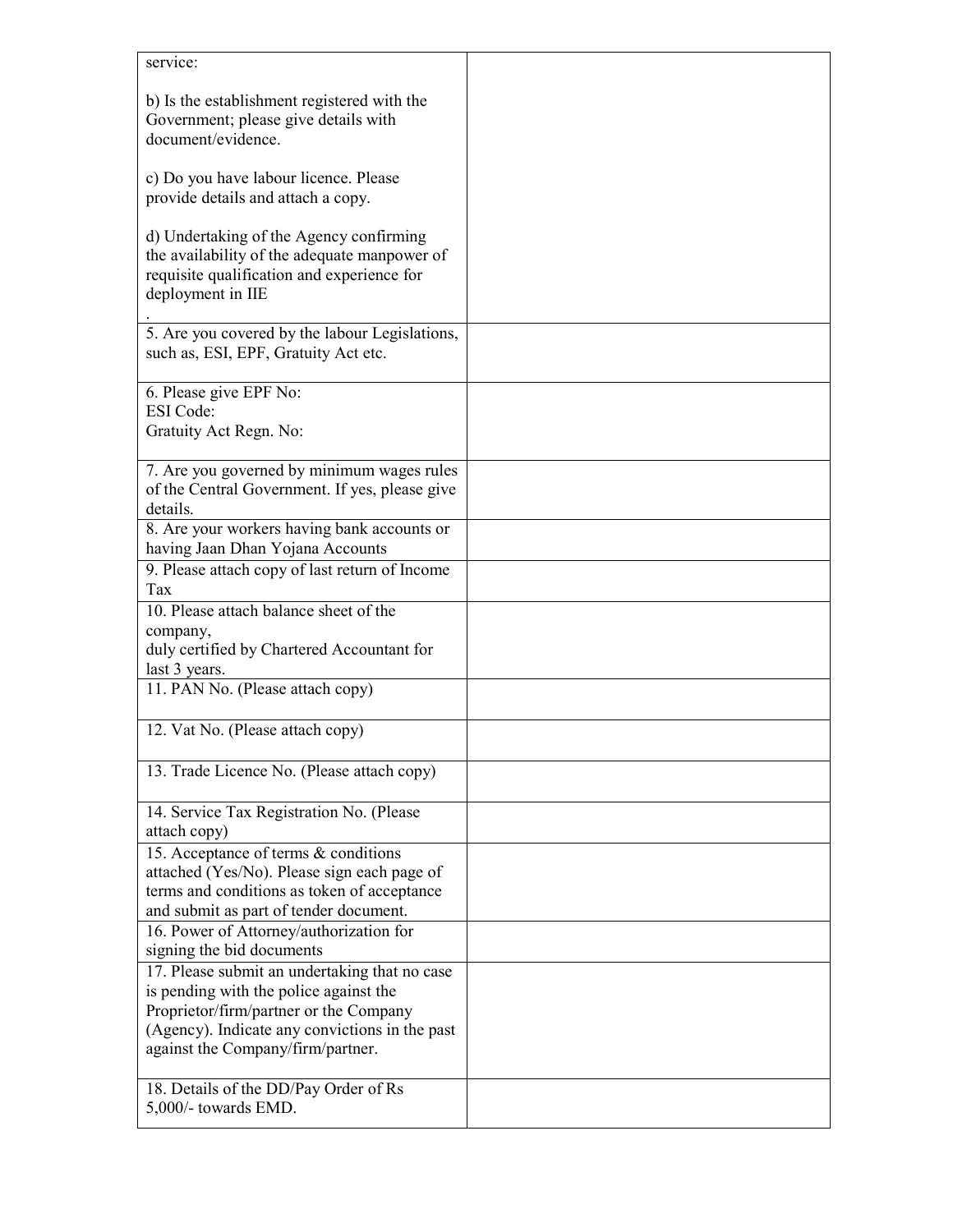### *Annex-II*

## **Declaration by the Tenderer :**

This is to certify that I/We before signing this tender have read and fully understood all the terms and conditions contained herein and undertake myself/ourselves to abide by them.

**Encls: 1. EMD\_\_\_\_\_\_\_\_\_\_\_\_\_** 

**2. Terms & Conditions (each page must be signed and sealed)** 

**3. Financial Bid.** 

**(Signature of Tenderer with seal)** 

**Name:** 

**Seal:** 

**Address :** 

**Phone No.(s) (O):** 

 **Mobile No.(s):**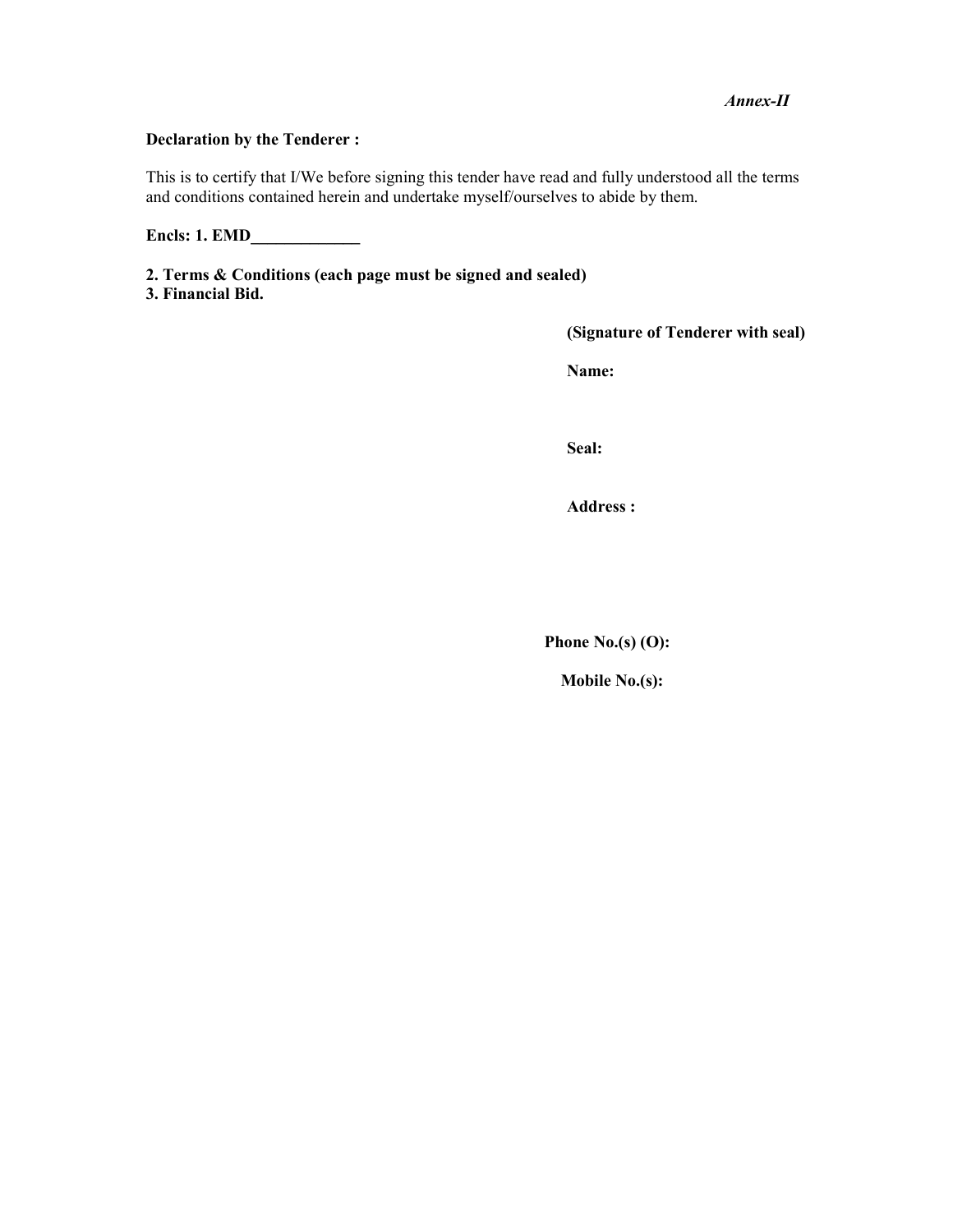### **FINANCIAL BID**

#### **(In sealed Cover-II super scribed "Financial Bid")**

#### **CATERING SERVICES Rates for Food Items:- Rates to be given without applicable taxes. The applicable taxes shall be charged separately.**

#### **STANDARD MENU**

- 1. The service of all food items/beverages is on "UNLIMITED" basis.
- 2. Mix of menu by rotation with seasonal vegetables/fruits will be decided in advance on weekly basis by the authorised officer and intimated to the caterer for service accordingly.
- 3. Scheduled menu of food items/beverages to be served in different time w.e.f. the award of contract is as follows:

#### **MENU WITH TIME, ITEM AND QUANTITY** A. **ROUTINE MENU**

| SI.<br>No.   | <b>Time</b>      | <b>Items</b>                                                                                                                                        | <b>Quantity per person (not</b><br>below prescription) |
|--------------|------------------|-----------------------------------------------------------------------------------------------------------------------------------------------------|--------------------------------------------------------|
| $\mathbf{1}$ | $\overline{2}$   | 3                                                                                                                                                   | 4                                                      |
| 1.           | 5.30 to 6.30 am. | Bed tea : (standard size 100 ml.)                                                                                                                   | One Cup                                                |
| 2.           | 8.00 to 8.30 am. | Breakfast:                                                                                                                                          |                                                        |
|              |                  | a) Tea/Coffee/Milk                                                                                                                                  | 100 ml.                                                |
|              |                  | b) Seasonal fruits[ Banana (Malbhog) /Jahaji or                                                                                                     | 100 gms.                                               |
|              |                  | Apple (Kashmiri) or Mango]                                                                                                                          |                                                        |
|              |                  | c) Bread                                                                                                                                            | 4 pieces minimum                                       |
|              |                  | e) Butter                                                                                                                                           | 20 gm.                                                 |
|              |                  | f) Jam                                                                                                                                              | 25 gm.                                                 |
|              |                  | g) Eggs (Omlet/Boiled from 2 eggs)                                                                                                                  | $2$ nos.                                               |
|              |                  | For vegetarian.                                                                                                                                     |                                                        |
|              |                  | In place of Eggs, Aloo/Bonda, veg. Cutlet,<br>pokoda/ milk with cornflex.<br><b>This</b><br>$\overline{1}$ is<br>applicable with all options below. | 80 gms. each                                           |
|              |                  | Оr<br>a) Tea/Coffee/Milk                                                                                                                            | 100 ml.                                                |
|              |                  | b) Seasonal fruits[ Banana (Malbhog/Jahaji or<br>Apple (Kashmiri) or Mango, Two eggs<br>Boiled/Omlet                                                | 100 gms.                                               |
|              |                  | c) Paratha (each of 150 gms.)                                                                                                                       | 3 Nos.                                                 |
|              |                  | d) Sabji                                                                                                                                            | 1 Bowl                                                 |
|              |                  | Or                                                                                                                                                  |                                                        |
|              |                  | a) Tea/Coffee/Milk                                                                                                                                  | 100 ml.                                                |
|              |                  | b) Seasonal fruits[ Banana (Malbhog) or Apple<br>(Kashmiri) or Mango                                                                                | $100$ gms.                                             |
|              |                  | c) Puri                                                                                                                                             | 5 Nos.                                                 |
|              |                  | d) Sabji / chole, eggs boiled                                                                                                                       | 1 Bowl                                                 |
|              |                  | <b>Or</b><br>Tea/Coffee/Milk                                                                                                                        | 100 ml.                                                |
|              |                  | b) Seasonal fruits [ Banana (Malbhog) or Apple<br>(Kashmiri) or Mango                                                                               | 100 gms.                                               |
|              |                  | c) Dhosa with masala 250 gm.                                                                                                                        | 1 no.                                                  |
|              |                  | (d) Chatni                                                                                                                                          | 20 gm.                                                 |
|              |                  | (e) Samber                                                                                                                                          | 1 Bowl                                                 |
|              |                  | <b>Or</b>                                                                                                                                           |                                                        |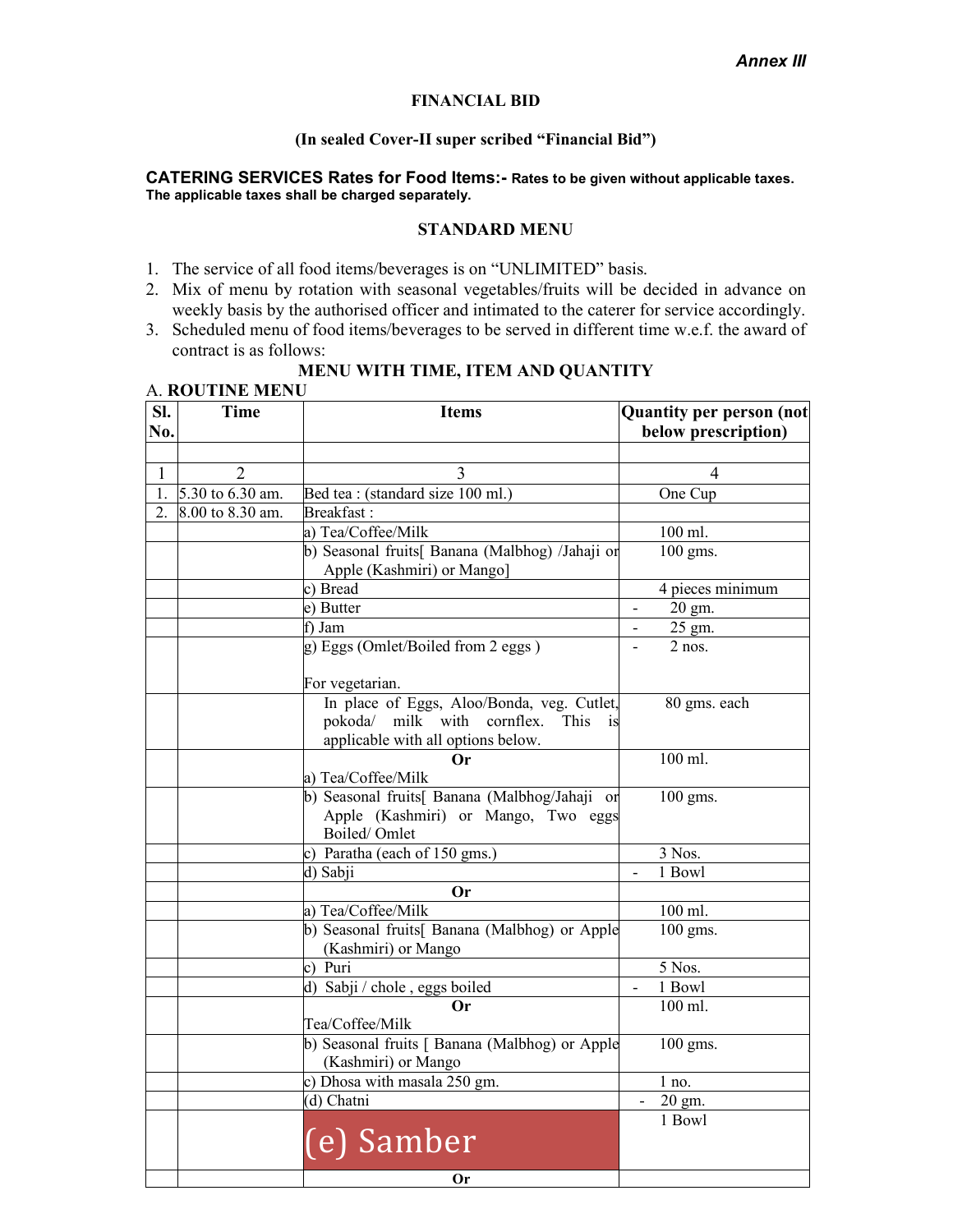|    |                    | a) Tea/Coffee/Milk                                                    | 100 ml.                                  |
|----|--------------------|-----------------------------------------------------------------------|------------------------------------------|
|    |                    | b) Seasonal fruits [ Banana (Malbhog) or Apple<br>(Kashmiri) or Mango | 100 gms.                                 |
|    |                    | c) Idli                                                               | 4 nos.                                   |
|    |                    | d) Vada                                                               | $2$ nos.                                 |
|    |                    |                                                                       |                                          |
|    |                    | e) Chatni<br>f) Samber                                                | $40$ gms.<br>1 Bowl.                     |
|    |                    |                                                                       |                                          |
| 3. | 10.30 to 11.30 am. | Class room tea with 2 pieces snacks/salted biscuits                   | 1 cup daily                              |
| 4. | 1.00 to 2.00 pm.   | good quality biscuits<br>Lunch                                        |                                          |
|    |                    | (i) Rice (Aijong best quality)                                        | $200$ gms.                               |
|    |                    | (ii) Chapati (Standard Size ), chakki<br>atta<br><sub>or</sub>        | $2$ nos.                                 |
|    |                    | Annapurna                                                             |                                          |
|    |                    | (iii) Dal (two types) Either                                          |                                          |
|    |                    | (a) Masur/Mung or                                                     | 75 gms.                                  |
|    |                    | (b) Rahar/Chana or                                                    | 75 gms.                                  |
|    |                    | (c) Mati dal/Rajma or                                                 | 75 gms.<br>$\blacksquare$                |
|    |                    | (d) Lobia/Mixed dal                                                   | 75 gms.<br>$\qquad \qquad \blacksquare$  |
|    |                    | (iv) Vegetable (mixed)                                                | 100 gms.<br>$\qquad \qquad \blacksquare$ |
|    |                    | (v) Vegetable fried pieces                                            | 100 gms.                                 |
|    |                    | $\overline{(vi)$ Pickle good quality                                  | $10$ gms.                                |
|    |                    | (vii) Salad (mixed minimum three items)                               | 50 gms.                                  |
|    |                    | (viii) Papad (full)                                                   | 1 piece                                  |
|    |                    | (ix) Curd (plain)                                                     | 100 gms.                                 |
|    |                    | (x) Sweet/Custard/Fruit salad/ Pudding/Caramel                        | $1$ pices/ $100$ gms.                    |
|    |                    | Custard/khir.                                                         |                                          |
|    |                    | $(xi)$ Non Veg.:                                                      |                                          |
|    |                    | a) Chicken - Chinese/Curry Roast Gril & Masala.                       | 100 gms.                                 |
|    |                    | Or Chicken ginger, butter masals, chicken birani                      |                                          |
|    |                    | b)Mutton (Curry/Masala/Khurma/Fry) Or                                 | 100 gms.                                 |
|    |                    | c)Fish- Chinese/Curry/Masala/Tikka /Kalia                             | 100 gms.                                 |
|    |                    | (xii) For Veg.:                                                       |                                          |
|    |                    | (i) Paneer (subji/sp.)/green veg. Sabjee spl./ subji/                 | 100 gms.                                 |
|    |                    | Kofta/ Cutlet / Paneer Butter Masala / Matar                          |                                          |
|    |                    | poneer / Palak Paneer/Dahi Bara/Shahi                                 |                                          |
|    |                    | Poneer                                                                |                                          |
|    |                    | (ii) Fruits                                                           | $100$ gms.                               |
|    | 5. 3.30 pm.        | Class room Coffee 1 cup                                               | ml. With 2 pieces<br>100                 |
|    |                    |                                                                       | snacks                                   |
| 6. | 5.30 to 6.00 pm.   | Evening Tea 1 cup daily                                               | 100 ml. With salty snax or               |
|    |                    |                                                                       | mixer Bikaniar or cakes                  |
| 7. | 8.00 to 9.00 pm.   | <b>Dinner</b>                                                         |                                          |
|    |                    | (i) Rice (Jaha/Aijong)                                                | 200 gms.                                 |
|    |                    | (ii) Dal (one type)                                                   | 75 gms.                                  |
|    |                    | a) Masur/Mung or                                                      | 75 gms.                                  |
|    |                    | b) Rahar/Chana<br><sub>or</sub>                                       | 75 gms.                                  |
|    |                    | c) Mati dal<br>or                                                     | 75 gms.                                  |
|    |                    | d) Rajma/Lobia                                                        | 75 gms.                                  |
|    |                    | (iii) Vegetable gravy type (mixed or single)                          | 100 gms.                                 |
|    |                    | (iv) Salad (minimum three item mixed)                                 | 50 gms.                                  |
|    |                    | (v) Pickle (standard quality)                                         | $10$ gms.                                |
|    |                    | (vi) Chapati (standard size)                                          | 2 pieces                                 |
|    |                    | (vii) Papad (full)                                                    | 1 piece                                  |
|    |                    | (viii) Fried veg.                                                     | 100 gms.                                 |
|    |                    | (viii) Non. Veg.: Chicken/Mutton/Fish/Egg                             | $100$ gms.                               |
|    |                    | (Chinese/Curry/Masala/Roast/Grilled)                                  |                                          |
|    |                    | (ix) Veg.: special vegetable, kepsimum/forse                          | 200 gms.                                 |
|    |                    | bean                                                                  |                                          |
|    |                    | $(x)$ Curd (plain)                                                    | 100 ml.                                  |

Note: Sombue, Nut powder and tooth picks of good quality to be supplied after breakfast, lunch and dinner, Tamul Pan after every lunch and dinner.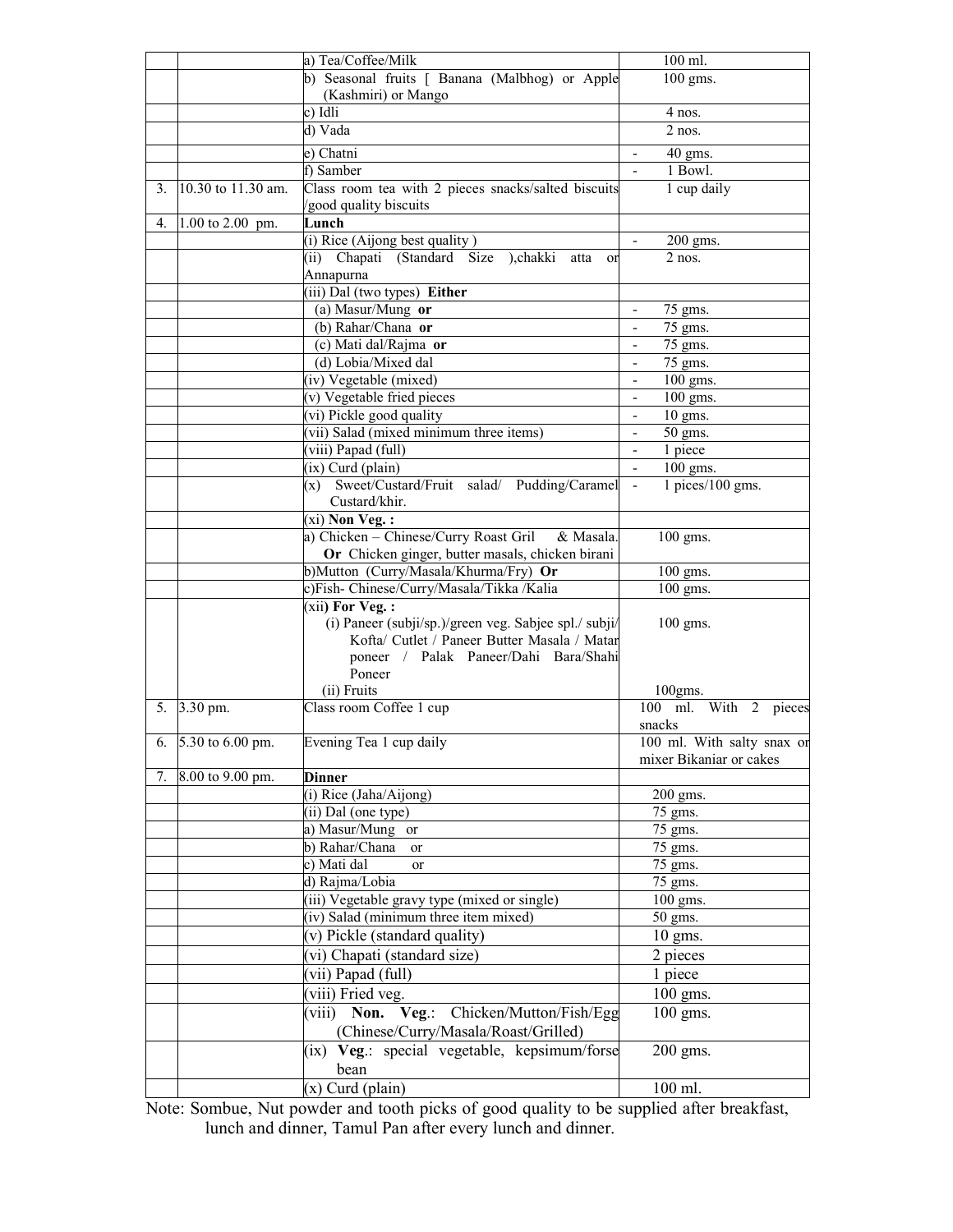### **(B) SPECIAL OCCASIONS MENU:**  I. **HIGH TEA:**

| S1.            | Item                                                           | Quantity/Person |
|----------------|----------------------------------------------------------------|-----------------|
| No.            |                                                                |                 |
| 1.             | Pastry / Plum cake, standard size                              | 1 Piece         |
| 2.             | Pokoda / Samosa / Patties/Sweet dry                            | 1 Piece         |
| 3.             | Biscuits / Fruit Biscuits or Salted Biscuits or Cream Biscuits | 2 Piece         |
| 4.             | Fruits [Apple(Kashmiri) or Banana (mainly Mulbhog) or Mango    | 150 gms.        |
| 5 <sub>1</sub> | Coffee / Tea / Milk                                            | 150 ml.         |
| 6.             | Cashew nut fried                                               | 1 Piece         |
|                | <b>OR</b>                                                      |                 |
|                | Pasty – Chocolate/Pineapple/Plum cake                          | 1 Piece         |
| 2.             | Cashew Nut (fried)                                             | $10$ gms.       |
| 3.             | Kantala (25 gms.)/ Kaju Barfi/Boil cake                        | 1 Piece         |
| 4.             | Fruits (seasonal)                                              | $150$ gms.      |
| 5.             | Salted Biscuits/good quality biscuits                          | $2$ nos.        |
| 6.             | Tea/Coffee/Milk                                                | 150 ml.         |

N.B. The supply and item time will be intimated.

### II. **ADDITIONAL ITEMS FOR SPECIAL LUNCH/DINNER FOR FAREWELL/IMPORTENT MEETINGS AND GUESTS ETC.**

| Sl.            | Item                                                              | <b>Quantity per Person</b> |
|----------------|-------------------------------------------------------------------|----------------------------|
| No.            |                                                                   |                            |
| 1.             | Fried rice (Basmati)                                              | $100$ gms                  |
| 2.             | Plain rice(Joha)                                                  | As per requirement         |
| 3 <sub>1</sub> | Fruit Juice/soft drink (Pineapple,<br>Apple/<br>Mango,<br>Orange, | 150 ml.                    |
|                | Pepsi/Mirinda/Thumsup/Fruit punch/Cocacola                        |                            |
|                | 0 <sub>R</sub>                                                    |                            |
| 4.             | Veg./non-veg. Soup, veg. Soap with cream                          | 150 ml.                    |
| 5.             | Ice Crèam/Double ka mitha/Kaddu ka khir                           | $100$ ml.                  |
| 6.             | One veg/non-veg, items (a s per instruction)                      | $200$ gms.                 |
| 7.             | Pan (mitha patty with plain and jarda Baba 120)                   | $1$ no.                    |
| 8.             | Tanduri/Nan                                                       | As per requirement         |
| 9.             | Potato chips/uncle chips                                          | $10 \text{ gms}$ .         |

iii) Special Lunch/dinner includes all items as of Normal Lunch (Sl.4(i) to xii) + Plain rice (Joha), firied rice(sl.1-2) ice creame etc.(Sl.5) on additional veg./Non Veg. Item (sl.6), plain (mitha Patty) sl.7 and tanduri/non (Sl.8)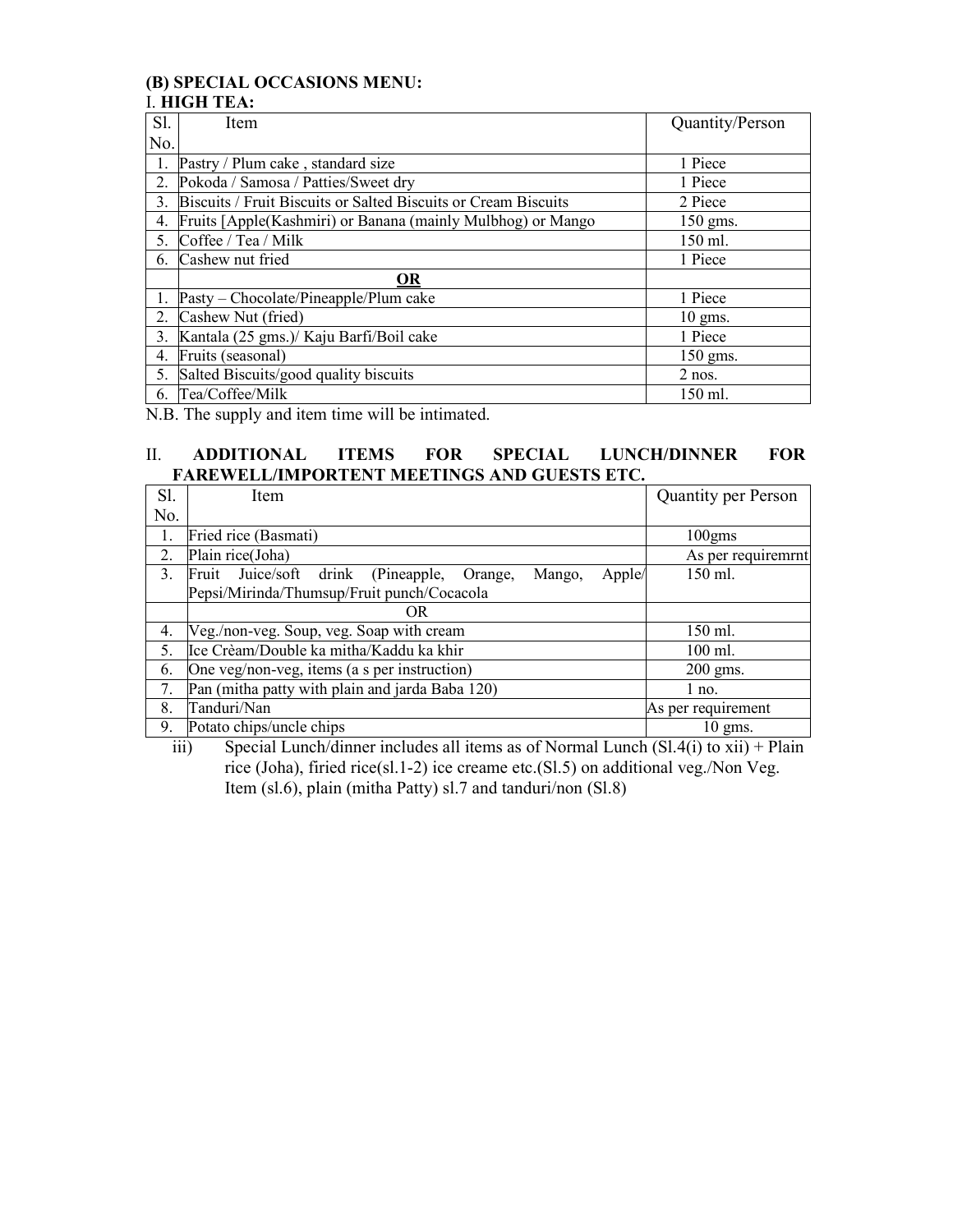| SI. | Time                                                                        | <b>Items</b>                              | Quantity per person (not |
|-----|-----------------------------------------------------------------------------|-------------------------------------------|--------------------------|
| No. |                                                                             |                                           | below prescription)      |
|     | <b>Special Tea to</b><br>be served<br>especially on<br>inauguration<br>days | <b>Special Tea with Golla and Singara</b> | One person               |

**Rate** 

Rs

Iv VIP Lunch/dinner includes all items as of Normal lunch  $(Sl.4(i)$  to  $(xii) + all$ Additional items as shown at (B) II above

**Rate** 

Rs.

Signature of

Tenderer/

Date ………………….. Caterer with seal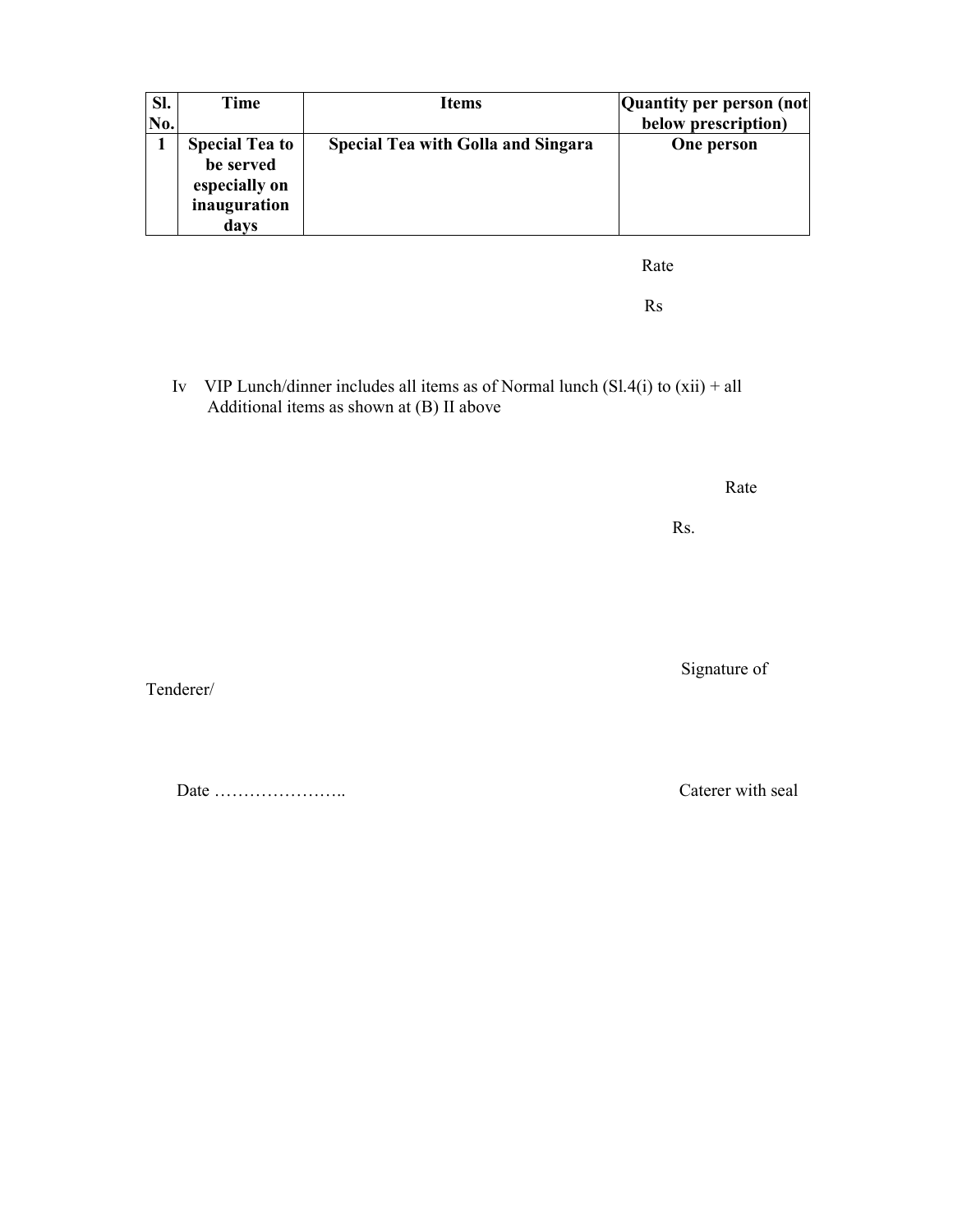*Annex IV* 

## **PROFORMA FOR HYGIENE AUDIT**

| Quality         | testing<br>receiving<br>point<br>(where<br>at<br>the<br>raw<br>food/consumable is received/ procured) |  |  |  |
|-----------------|-------------------------------------------------------------------------------------------------------|--|--|--|
| 1               | FIFO principle is applied (first in - first out)                                                      |  |  |  |
|                 | <b>Food Preparation</b>                                                                               |  |  |  |
| $\overline{2}$  | Food indexing- the menus are being decided to ensure food                                             |  |  |  |
|                 | variety                                                                                               |  |  |  |
|                 | <b>Food Safety</b>                                                                                    |  |  |  |
| 3               | Is the food prepared properly under hygienic conditions                                               |  |  |  |
| $\overline{4}$  | Are the prepared items covered properly                                                               |  |  |  |
| 5               | Proper cleaning of the utensils                                                                       |  |  |  |
|                 | <b>Kitchen/Pantry Hygiene</b>                                                                         |  |  |  |
| 6               | Floors are hygienically clean                                                                         |  |  |  |
| $\overline{7}$  | Walls are dust /damp free                                                                             |  |  |  |
| 8               | Furniture is regularly cleaned                                                                        |  |  |  |
| 9               | Washing area provides hygienic environment                                                            |  |  |  |
| 10              | Cooking counter is adequately clean                                                                   |  |  |  |
|                 | <b>Condition of Equipment in Food Preparation</b>                                                     |  |  |  |
| 11              | Work worthy                                                                                           |  |  |  |
| 12              | Clean                                                                                                 |  |  |  |
| 13              | Safe to handle                                                                                        |  |  |  |
|                 | <b>Food Handler's Health</b>                                                                          |  |  |  |
| 14              | Health check up done or not                                                                           |  |  |  |
| 15              | Nail are cut clean and healthy                                                                        |  |  |  |
| 16              | Head gears/caps are worn                                                                              |  |  |  |
| 17              | Gloves are worn                                                                                       |  |  |  |
| $\overline{18}$ | Smoking, eating or chewing of tobacco, zarda, gutka etc                                               |  |  |  |
|                 | spitting, are strictly prohibited - Prohibition observed or not                                       |  |  |  |
|                 | <b>Hygiene of Eating Place</b>                                                                        |  |  |  |
| 19              | Floor is hygienically clean                                                                           |  |  |  |
| 20              | Walls are dust/damp free                                                                              |  |  |  |
| 21              | Furniture is regularly cleaned                                                                        |  |  |  |
|                 | <b>Food Quality</b>                                                                                   |  |  |  |
| 22              | Palatability is tasted by the Company's Representative                                                |  |  |  |
|                 | <b>General</b>                                                                                        |  |  |  |
| 23              | Exhaust System is working                                                                             |  |  |  |
| 24              | Garbage disposal is done regularly                                                                    |  |  |  |
| $\overline{25}$ | Drainages system is functioning                                                                       |  |  |  |
| 26              | Washing area provides hygienic environment                                                            |  |  |  |
| 27              | Service counter(s) are adequately clean                                                               |  |  |  |

Remarks: Satisfactory/Not satisfactory

Name and Signature of Agency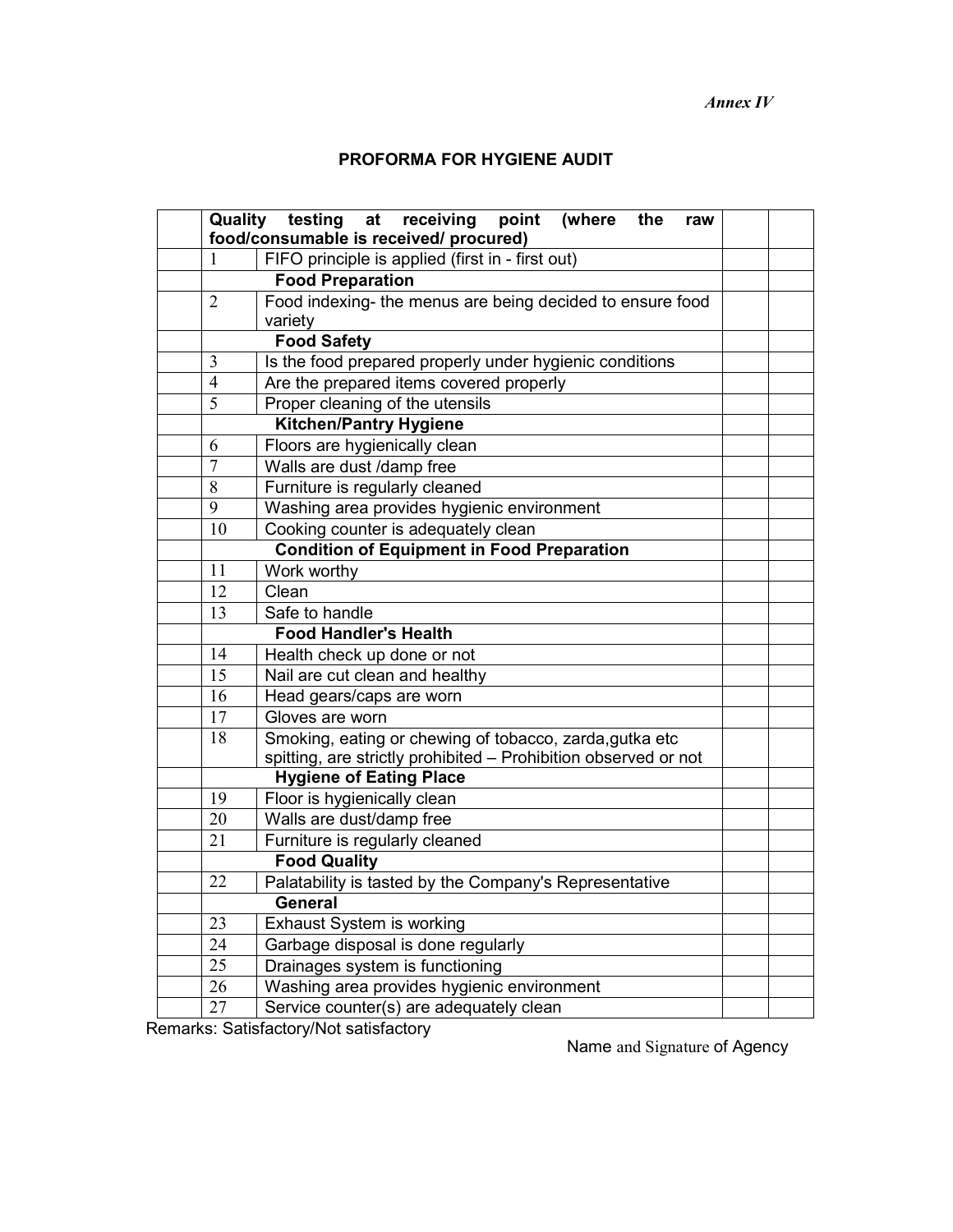### *Annex-V*

#### **Declaration by the Tenderer :**

This is to certify that I/We, before signing this tender have read and fully understood all the terms and conditions contained herein and undertake myself/ourselves to abide by them. Note: i) No other charges would be payable by IIE

ii) There would be no increase in rates during the Contract period.

\* Refer to Menu Items

**(Signature of Tenderer with seal)** 

**Name:** 

**Seal:** 

**Address :** 

**Phone No (O) :** 

**Date:**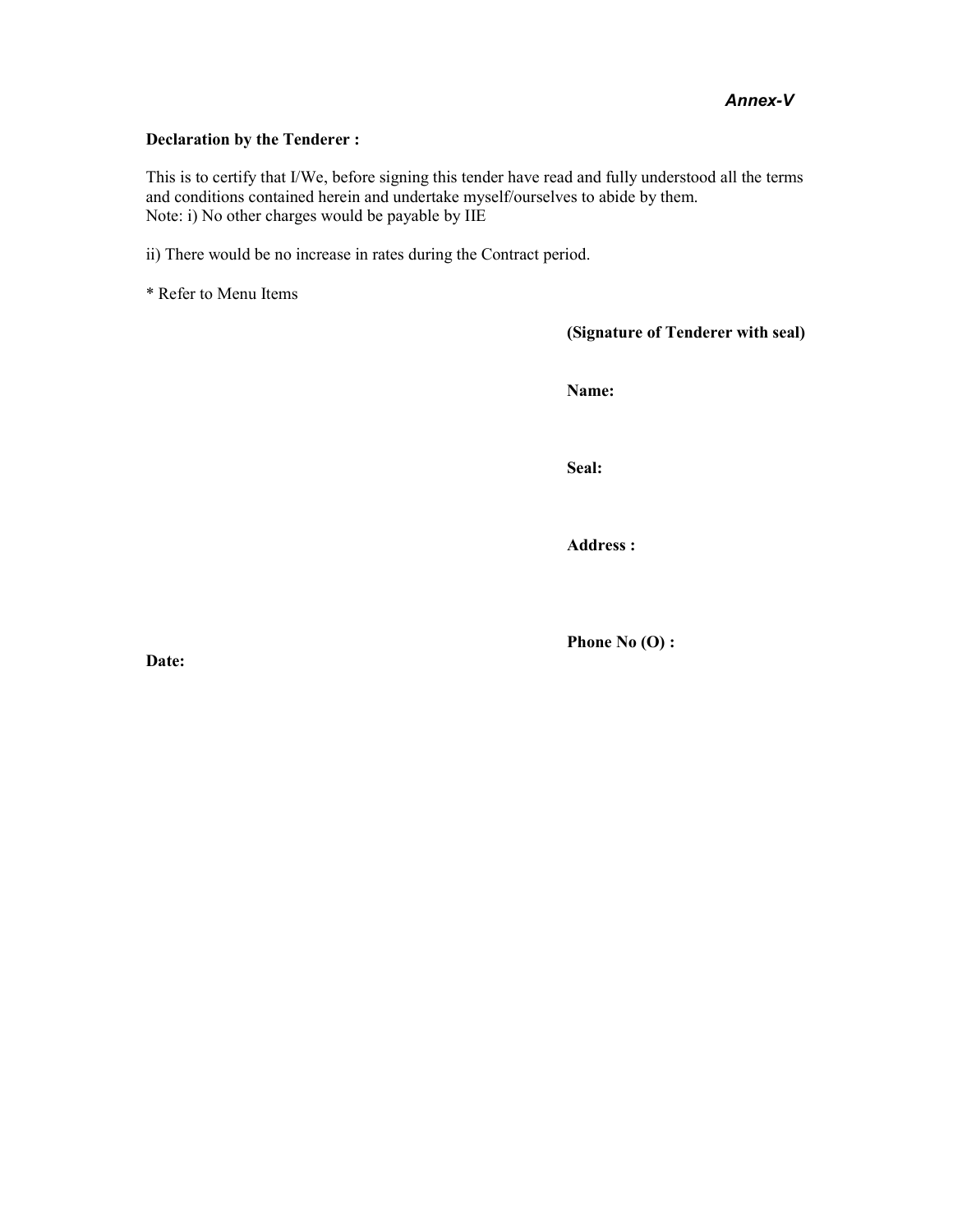#### **TERMS & CONDITIONS OF CONTRACT**  (Annexure to Agreement)

#### **A. Information relating to submission of Bids**

1. Tenders are invited for providing Catering and Housekeeping services as mentioned in this document in the office of IIE located at Guwahati from the agencies that fulfil the criteria given below.

2. The period of contract under the scope of work shall be initially for a period of one year, which can be further extended by mutual agreement for a period of two years on yearly basis or less with the same terms and conditions depending on satisfactory performance of the Agency and at discretion of IIE.

3. The tender document containing eligibility criterion, scope of work, terms & conditions and draft agreement can be downloaded from www.iie.gov.in

4. The interested agencies are required to submit the technical and financial bid separately in the format enclosed. The bids in sealed Cover-I containing "Technical Bid" and sealed Cover-II containing "Financial Bid" should be placed in a third sealed cover superscribed "Tender for Catering services" to reach IIE on or before **08.05.2015**.

The technical bids shall be opened on the same day at 03:00 P.M. at IIE in presence of the bidders or their authorized representatives who choose to remain present.

5. All the pages of the tender should be signed by the owner of the firm or his Authorized signatory. In case the tenders are signed by the Authorized signatory, a copy of the power of attorney/authorization may be enclosed along with tender.

6. A copy of the terms and conditions shall be signed on each page and submitted with the technical bid as token of acceptance of terms and conditions.

7. The bidder shall pay Bid Security (EMD) of Rs 5,000 (Rupees five thousand only) along with the technical bid by Demand Draft in favour of "Indian Institute of Entrepreneurship" drawn on any Nationalized Bank payable at Guwahati. Bids received without Earnest Money deposit (EMD) shall stand rejected and thus shall not be considered for evaluation at any stage.

8. The bid security (EMD) shall be returned to the unsuccessful bidders after finalisation of contract without any interest.

9. As a guarantee towards due performance and compliance of the contract work, the successful bidder (agency) will deposit an amount equal to 10% of Annual Contract value towards Security Deposit by way of demand draft in favour of "Indian Institute of Entrepreneurship" drawn on any Nationalized Bank payable at Guwahati.

10. The EMD deposited by successful agency will be adjusted towards Security deposit as mentioned above. If the successful bidder fails to furnish the difference amount between Security Deposit and EMD within 15 (fifteen) days after the issue of Letter of Award of Work or does not comply with other requirements for start of the contract, his bid security (EMD) shall be forfeited unless time extension has been granted by IIE.

11. The bid shall be valid and open for acceptance of the Competent Authority of IIE for a period of 90 days from the date of opening of the tenders and no request for any variation in quoted rates and/withdrawal of tender on any ground by successful bidder shall be entertained.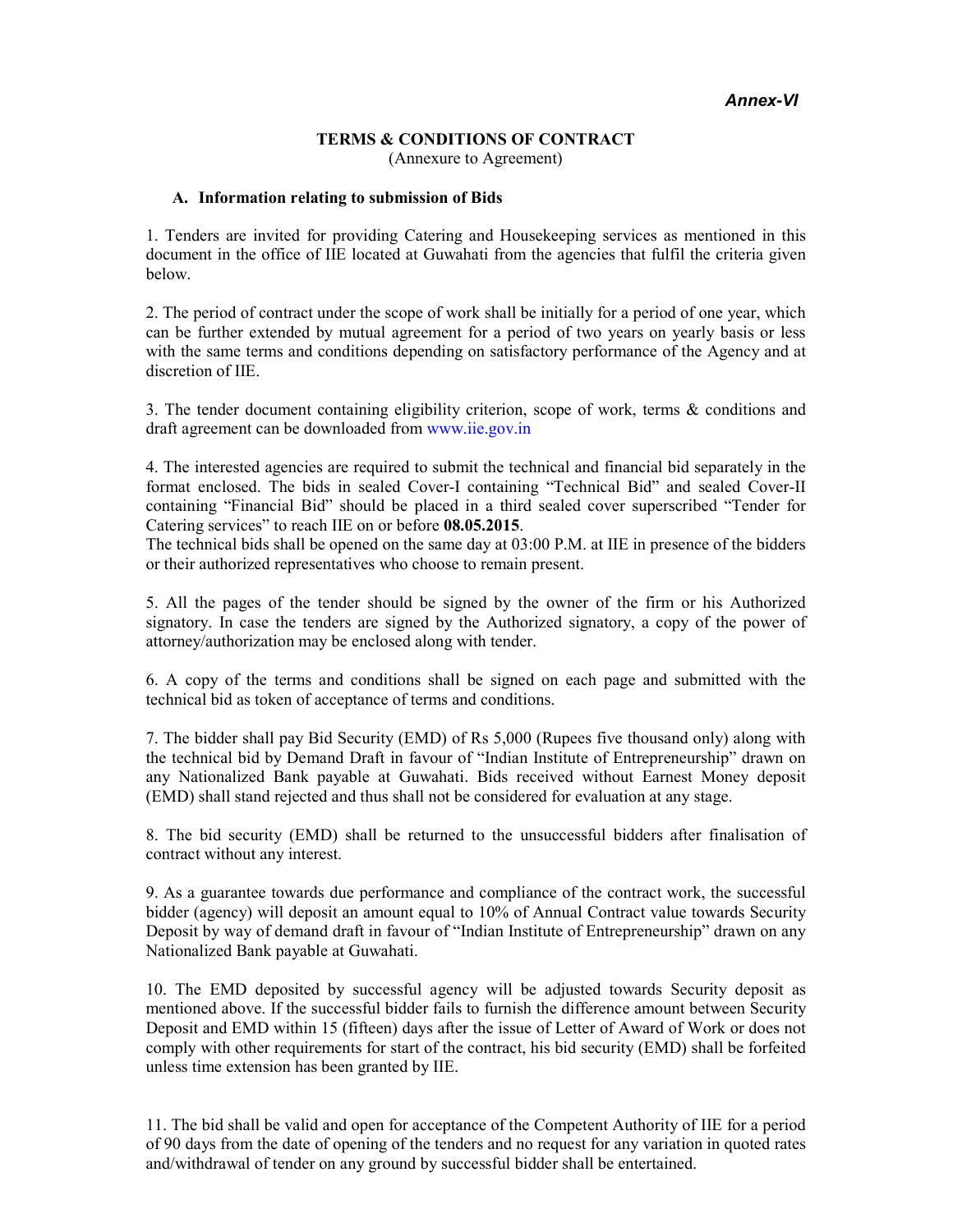12. To assist in the analysis, evaluation and computation of the bids, the Institute may ask bidders individually for clarification of their bids. The request for clarification and the response shall be in writing but no change in the price or substance of the bid offered shall be permitted.

13. In case two or more agencies are found to have quoted the same rates, the Competent Officer authorized by IIE shall decide about the agency to which the offer shall be granted based on the report on the past performance of the firm, and length of experience etc. The decision of the Competent Authority shall be final.

14. The quoted rates shall be such that it takes care of the minimum wages of Central Government and shall include all statutory obligations. The rate quoted should be consolidated and inclusive of Income Tax, Employer EPF contribution, ESI contribution etc,

15. IIE shall reimburse the Agency to the extent of the amount of variation arising out of the upward revisions in minimum wages as per Labour Commissioner of UP above the rates mentioned in the contract and derived statutory obligations thereof provided the documentary evidence is produced by the Agency making such payments to that extent only.

16. IIE reserves the right to accept or reject any or all bids without assigning any reasons and is not bound to award the contract to the lowest bidder. IIE also reserves the right to reject any bid which in its opinion is non responsive or violating any of the conditions/specifications without any liability to any loss whatsoever it may cause to the bidder in the process.

17. Financial bids of only those agencies will be opened who qualify in the Technical bids.

18. The tender document is not transferable under any circumstances.

19. Lowest Bidder will be taken on the basis of minimum of rates quoted by the bidder in Financial Bids.

20. Any changes in this tender will be notified through website (Tender Section in www.iie.gov.in ).

21. All cost incurred in connection with submission of bids like preparation, submission, mailing, any personal visits for seeing the location, submitting the bids personally, subsequent processing etc shall be borne by the bidder. IIE will not be responsible / liable for the same regardless of the outcome of the tendering process.

### **B. Eligibility criteria for Tendering**

1. The Bidder may be a proprietary firm, Partnership firm, Limited Company, Corporate body legally constituted engaged in catering services, who should have required licenses issued by Food Safety & Standard Authority of India (FSSAI) (attested copy has to be attached).

2. The tenderer should have minimum **three** year experience of providing Catering service to the Department/Ministries of the Government of Assam / India/PSUs etc. (copies of two work orders received from Govt. Deptts/PSUs during each of the last three years should be enclosed).

3. Should not have been blacklisted by the Deptts/Ministries of the Govt. Of India/State Govt/PSUs.

4. The Bidder should have an office in proximity of Guwahati.

5. There should be no case pending with the police against the Proprietor/Firm/Partner or the Company (Agency), pending complaints, if any, shall also be included.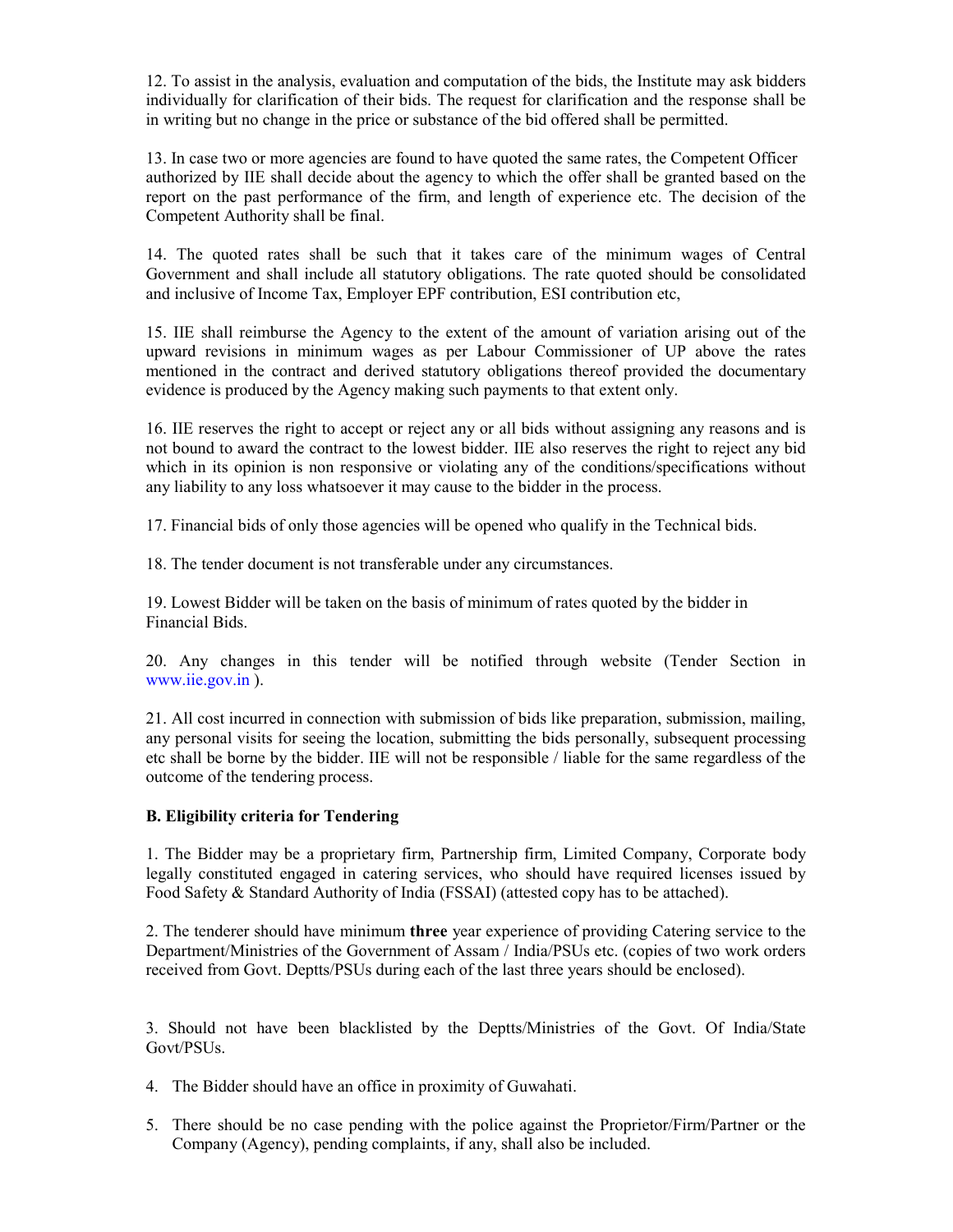6. The bidder shall have the following Registrations and details of the same be provided in the Technical Bid (if the bidder is covered under schedule of employment under Minimum Wages Act):

a) PF Registration

b) ESI Registration

c) Service Tax Registration

d) Valid License, issued by Regional Labour Commissioner, Govt of India

### **C. SCOPE OF WORK**

Providing Catering Services at Indian Institute of Entrepreneurship, Guwahati

### **Catering services in IIE premises and related terms & conditions**

The Agency shall provide Catering Services in the Institute premises as per details given below. The services like cleaning, maintenance, disposal of garbage, provisioning of Potable drinking water or other materials/ consumables etc already included in the above clauses are also applicable under the Catering Services.

### **Scope of Catering Services at IIE**

**1** The Agency shall provide catering services in the Dining Area or the building premises for the guests for training programmes/ events:- .

**2 Special Events Arrangements** - IIE may arrange special events, some times at short notice, besides regular training activities in which the Agency may be required to provide additional services.

### **3 Catering Service**

**a)** The Agency shall provide regular catering service to the guests/ participants in the IIE premises as per the following Menu/courses (details as per **Annexure III**):

**b)** For any special events, menu may be different or in addition to the normal notified menu, the rates for which shall be mutually decided prior to organizing the event.

**c)** The Agency shall provide varieties in Menu/Cuisine in consultation with IIE and shall get the weekly menu approved from authorized officer of IIE.

**d)** The Agency shall deploy chef and adequate catering staff, trained and well experienced to ensure timely, efficient and prompt service. The Agency shall provide trained manpower services in the Institute (class rooms, conference rooms, VIP Lounge, dining halls and Auditorium). However, sufficient manpower shall be deployed depending upon the number

of programmes/events in progress on a day to day basis.

**e)** Serving of potable drinking water from the source to the dispensers and water coolers placed at all locations in IIE shall be the responsibility of the Agency.

**f)** The waiters/serving staff shall be well dressed, presentable, well-mannered and trained and should be able to speak in Hindi, Assamese and English. Adequate sets of uniform shall be provided by the Agency so that they can present themselves neat and clean daily.

### **4 Personal Hygiene:**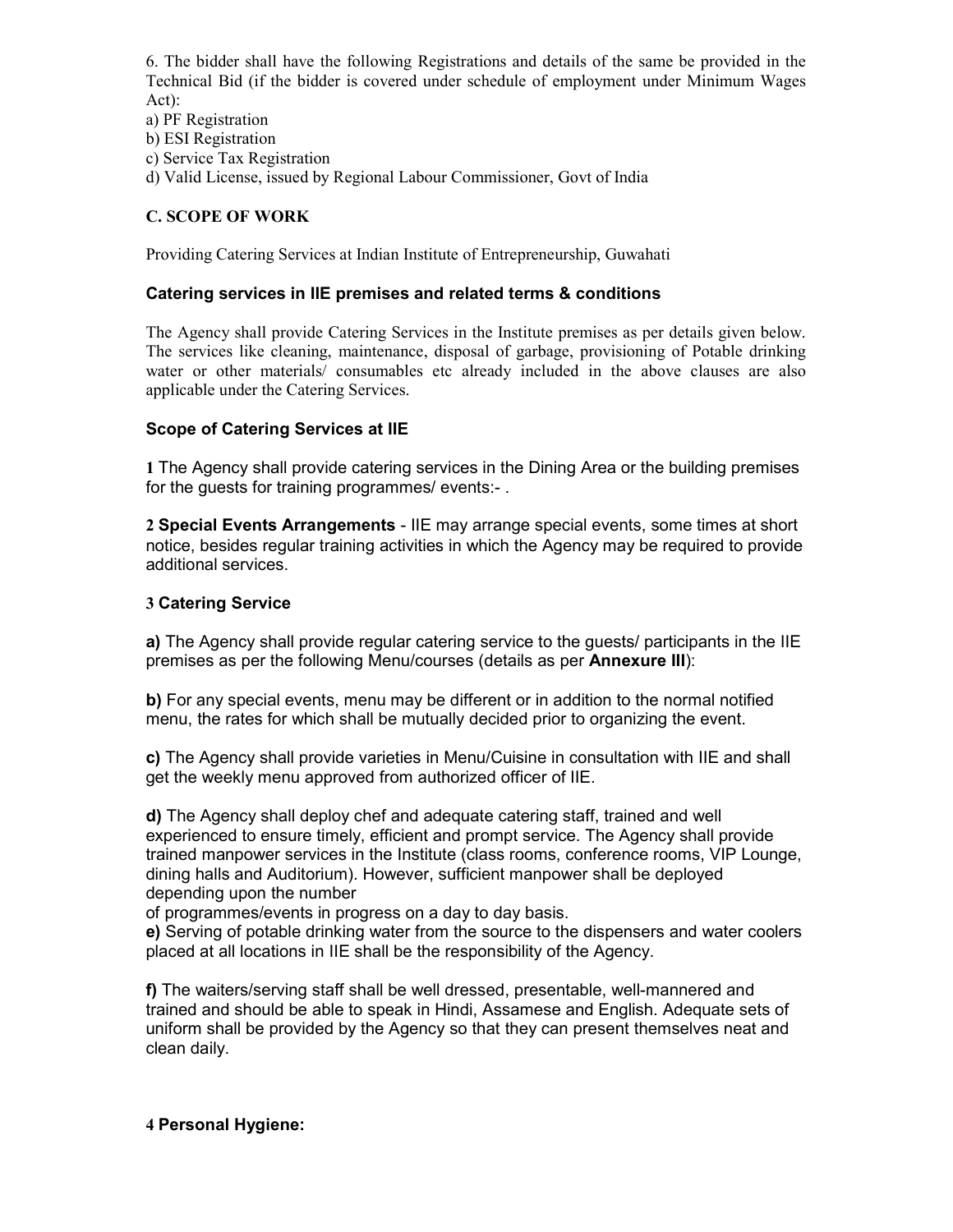**a)** The Agency shall ensure that staff deployed in catering services is free from any infection or communicable diseases and arrange their regular Health check ups. The staff should trim their nails regularly and wear caps & gloves at the work place. Smoking, eating or chewing of tobacco/zarda/gutka etc, spitting is strictly prohibited.

### **5 Quality Maintenance:**

**a)** The Agency shall be equipped to undertake Hygiene audit as per *Annex IV* on daily basis and report submitted to IIE. IIE will also undertake independent hygiene and quality audits as and when deemed necessary.

**b)** The eatables served by the Agency to the Guests shall be completely hygienic, free from any sort of adulteration or foreign ingredients etc. Dishes containing any foreign ingredient shall not be served.

**c)** Non-vegetarian dishes shall be made from fresh and good quality mutton, chicken or Fish; and shall be purchased from standard authorized shop. The pieces of nonvegetarian items shall not be too small or too big. Unnecessary shreds and small bone pieces shall be removed. The non-vegetarian items shall be washed and marinated properly before cooking.

**d)** Vegetarian and Non Vegetarian dishes shall be prepared and served separately.

**e)** All vegetables, fruits etc. used shall be fresh and shall not be rotten or overripe. The Agency shall be responsible for their hygiene and safety. Milk and milk products such as curd, yoghurt, cheese etc. shall be of good quality and should be prepared and served fresh. All the items being used shall be stored properly and used before the expiry. Maintain hygienic conditions in cooking/pantry area & dining/serving areas.

### **6 0peration**

**a)** Normally, the timings for providing catering services as per Menu is given below:

Bed Tea/ Coffee – 5:30 A.M to 6:30 A.M Breakfast - 08.00 a.m. to 08.30 a.m Mid session Tea/Coffee with 2 pcs snacks / salted biscuits / good quality biscuits - 10.30 a.m. to 11.30 a.m. Lunch - 01.00 p.m. to 02.00 p.m. Mid session Tea/Coffee with 2 pcs snacks / salted biscuits / good quality biscuits - 03.30 Evening Tea and Snacks - 05.30 p.m. to 06.00 p.m. Dinner - 08.00 p.m. to 09.00 p.m.

**b)** The Agency, however, shall be required to adjust/change the above timings as and when required depending upon the progress of the training programme(s). It shall be ensured that tea/coffee are served steaming hot.

**c)** The Catering shall remain open on all days when any programme is scheduled or Guests are staying in the hostel rooms.

**d)** The Agency should be prepared to serve for parties in the Hostel, or other location for which he may be required to have other arrangements like fans, candle burners/gas burners, table ware and thermo ware etc.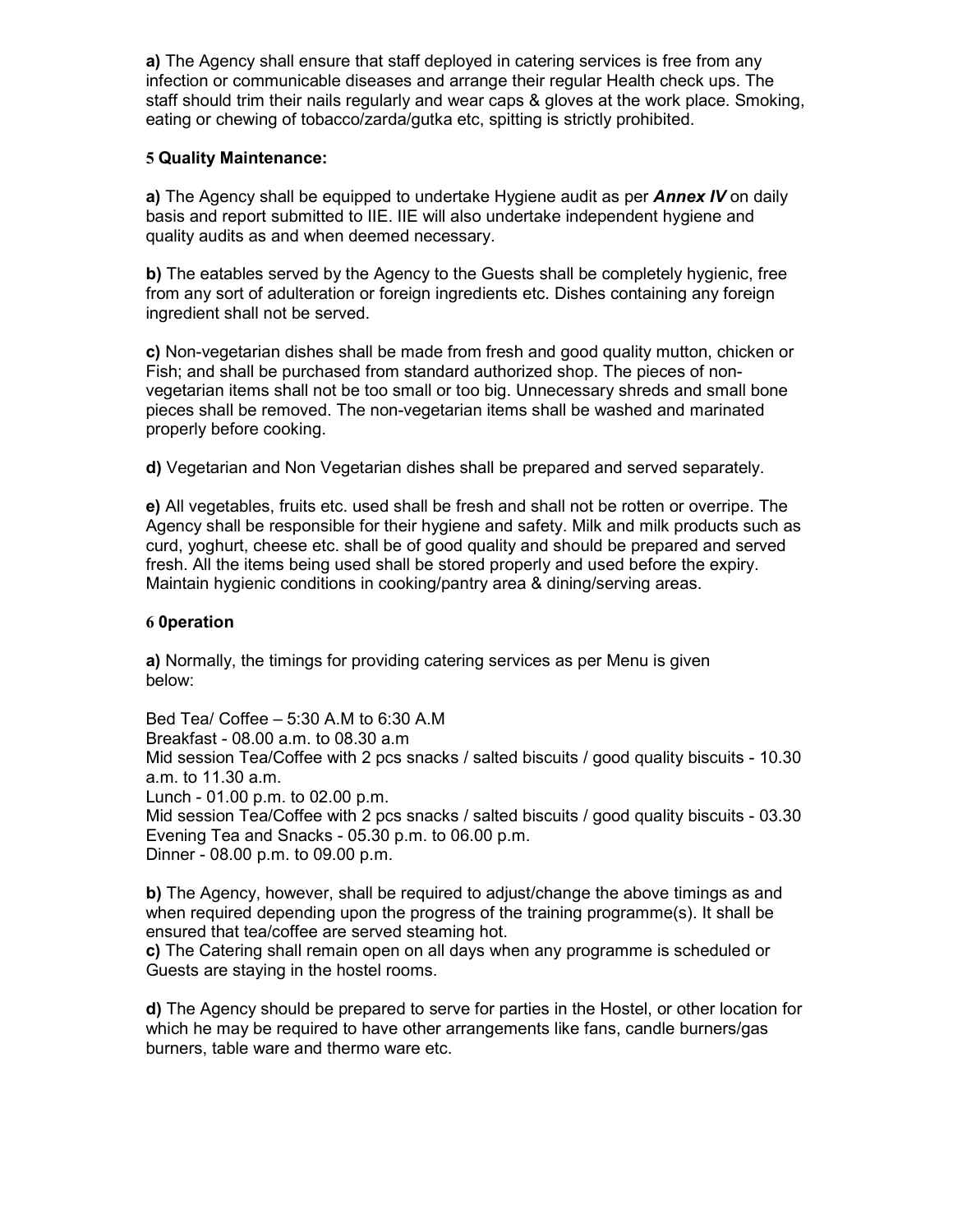### **7 Inspection:**

**a)** IIE will check the quality of grains, oil, vanaspati oil, atta (flour), fruits, vegetables and provisions used or stored in the store room for cooking. Any deficiency pointed out shall be promptly removed.

**b)** The Agency shall allow the food inspector/ IIE Officer to inspect the foods items and services for their quality, as per prevailing rules and regulations.

The Agency shall abide by all laws applicable.

**c)** The Agency shall submit in the prescribed format on a daily basis a checklist for the maintenance of Catering Services as given in **Annex-IX**

**d)** In case of dispute regarding the services, quality or the quantity of the food stuff, snacks, tea etc. the decision of IIE will be final and binding.

### **8 Maintenance of Hostel/Dining Hall**

**a)** The Agency shall prepare and serve the breakfast/lunch/dinner, as per Menu, in a pleasing and presentable manner.

**b)** Table Mats shall be provided on white table cloth and maintained in a neat and clean condition.

**c)** Disposable paper napkins (of approved quality)/Cloth napkins shall be placed along with each plate for breakfast, lunch and dinner for dining purpose as well as small ones while serving soup, tea coffee, etc.

#### **9 Service during the Training**

**a)** Arrange for Tea and Coffee with snacks and cookies (2 types) at the assigned place during mid-session breaks.

**b)** The Agency shall place hot Tea/Coffee Dispenser along with service boys to serve tea and coffee in front of all the Training Halls to the participants during the mid-session breaks.

**c)** The Agency shall arrange to serve tea and coffee and water in the training halls, as and when required.

### **D Terms & Conditions for Catering**

1. The Agency will maintain its gadgets & equipments, etc. in good working conditions with all safety measures at its own cost and expenses. The Annual maintenance Charges of the equipments/gadgets, etc owned by the IIE will be borne by IIE. However, the Agency will be responsible for its proper upkeep and regular maintenance.

2. The Agency shall devote his full attention to the work of Catering and shall discharge its obligations under the agreement most diligently and honestly.

3. The Agency shall provide summer and winter uniforms, identity card, name badges and safety items/kits, shoes etc. to its employees, as required under law. And as per IIE's instructions at his own cost and expenses. All personnel of the Agency will wear the same in clean condition while on duty. IIE shall not pay any extra charges to the Agency against these items.

4. Uniform for various categories of workers to be provided by the Agency shall be decided in consultation with IIE.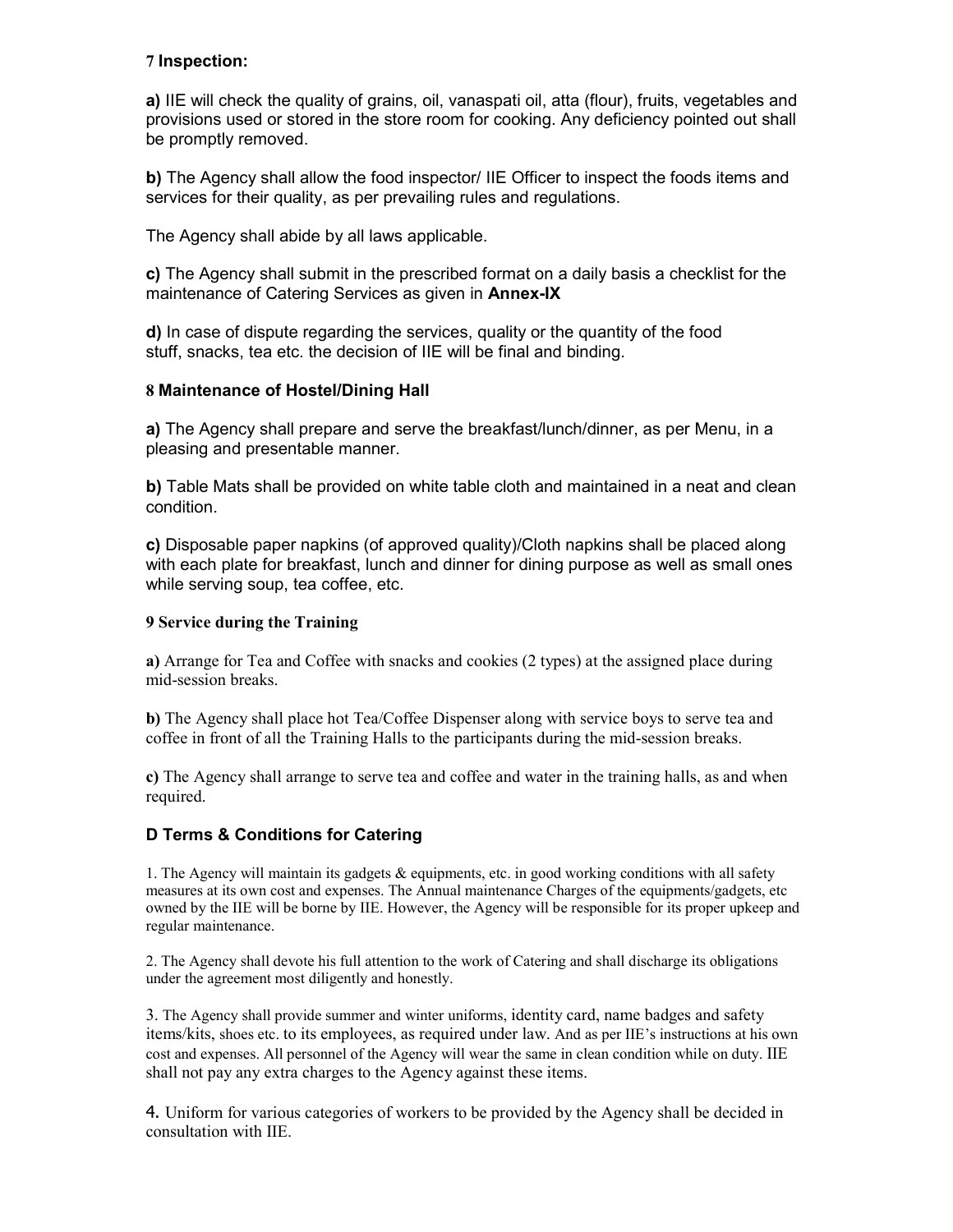### **E. Other Terms and conditions**

1. The Agency shall obtain necessary license, permit, consent, sanction, etc., as may be required or called for from / by local or any other authority for doing such work. The Agency shall comply at its own cost with all applicable laws, rules and regulations in force from time to time whether of Central or State or local Govt. as applicable to him or to this contract without any liability and responsibility to IIE, whatsoever it may be.

2. The Agency shall bear all taxes, rates, charges, levies or claims, whatsoever, as may be imposed by the State, Central Government or any local body or authority. The Agency shall furnish such proof of payment of compliance or the obligations including registration certificates, receipts, licenses, clearance certificates etc. as may be required by IIE from time to time.

3. The Agency shall provide and be responsible for payment of wages, salaries, bonus, social charges, insurance, food, accommodation, transport, medical and canteen facilities and other statutory privileges and facilities as applicable to its personnel as per relevant & applicable law / rules / regulations and orders of the Central Government/State Government/local authorities or other authorities as are in force from to time.

4. The agency shall be solely responsible for compliance to the provisions of various labour and industrial laws, such as, wages, allowances, compensations, EPF, Bonus. Gratuity, ESI etc. relating to personnel deployed by it at IIE or for any accident caused to them and IIE shall not be liable to bear any expense in this regard. The Agency shall make payment of wages to workers engaged by it by the stipulated date irrespective of any delay in settlement of its bill by IIE for whatever reason. The Agency shall also be responsible for the insurance of its personnel.

5. The security Deposit shall be released without interest after 3 month of completion of the contract period only after being satisfied of the successful completion of the contract and no liabilities from the Agency or the its employees. In case of any complaint, the security deposit shall be discharged only after adjusting all dues, liabilities etc.

- 6. In case of any change of constitution of the agency, the rights of IIE should not suffer.
- 7. All personnel engaged under this contract by the Agency shall be employees of Agency. IIE shall not have any liability/ responsibility to absorb the persons engaged by the Agency and/or to extend any type of recommendation etc. for obtaining any job in IIE or elsewhere.
- 8. The Agency shall maintain all records/registers as required to be maintained by him under various labour laws and other statutory laws in force and as amended from time to time, mentioned above and produce the same before the Statutory Authorities as well as the Authorities of IIE as and when required.
- 9. It shall be the Agency's responsibility to take protective measures to protect the property and persons and prevent accidents during the contract period. He shall indemnify the IIE against all claims of damage or injury to any person or persons or property resulting from and in the course of this contract. The Agency shall keep IIE indemnified against all the claims and liabilities.
- 10. A local representative of Agency shall be In-charge of the entire contract and shall be responsible for the efficient rendering of the services under the contract. While working at the premises of IIE, they shall work under directives and guidance of Competant Authority, IIE and will be answerable to IIE. This will, however, not diminish in any way, the agency's responsibility under contract to IIE.
- 11. A senior level representative of the Agency shall visit IIE premises at least once-aday and review the service performance of its personnel. During the weekly visit, Agency's representative will also meet the Institute's officer dealing with services under the contract for mutual feed back regarding the work performed by his personnel and removal of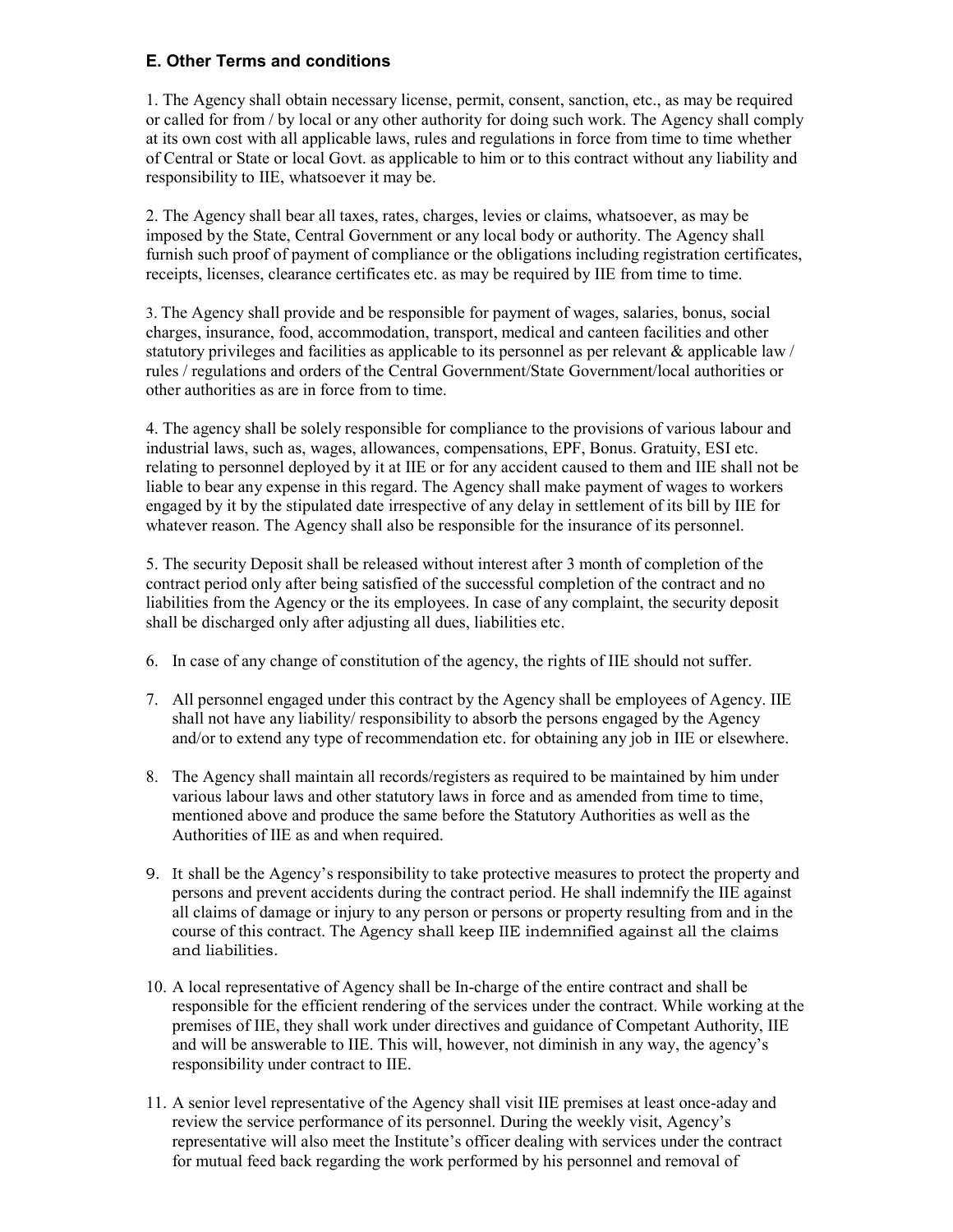deficiencies, if any, observed in their working. The day-to-day functioning of the services shall be carried out in consultation with and under direction of the Institute.

12. The Agency shall maintain good standard of food quality/services as indicated. In case the quality of food/services is not found up to the mark, a warning note shall be issued to the agency specifically indicating the discrepancy and a deduction to the extent of 20% of the billed amount for that particular instance (Tea/Meals) shall be levied on recommendation /approval of Course Coordinator/ Competent Authority). The performance of the agency will be reviewed on monthly basis and in case the services are not found up to the mark the Agency's contract will be terminated even before the expiry of

contract period by giving one month's notice.

13. In case any personnel of the Agency is implicated in any law suit or is injured by any person or group of persons agitating mob etc. during the course of performing his duty/their duties for IIE it shall be the sole responsibility of the Agency to defend its personnel in the court of law or to extend all medical and financial help etc. without charging any cost to IIE.

14. In case it is found that any theft, pilferage, loss or damage has occurred to the person, property or premises of IIE due to negligence of personnel in performing his/ her duty and /or absence from the place of duty and/or not providing substitute by the Agency or any other reason, the cost of all such losses or damages as assessed by IIE shall be recovered from the Agency's monthly bill or from his security.

15. In case IIE is implicated in any law/suit on account of not fulfilling of any or all obligations under any law or due to performing the duties by any personnel of the Agency, all cost of defending such suit settlement of claims penalty etc. shall be born by the Agency or recovered from the due amounts payable to the agency and/or from the security deposit held by IIE.

16. The agency shall ensure that all staff appointed by them is fully loyal-to and assist the Institute

during normal periods as well as during strike and other emergencies for the protection of personnel and property both moveable and immoveable to the entire satisfaction of IIE.

17. In the event of any accident and/or injury, in respect of which compensation may become payable under the Workman's Compensation Act-VIII of 1923 including all amendments there of, authorized officer of IIE shall have full powers to retain out of any sums payable/becoming payable to the Agency, any sum as may be deemed sufficient to meet such liability on receipt of award of compensation from the competent authority under the said act, and the same shall be adjusted from this amount. Any shortfall shall be recovered and any excesses shall be refunded. The opinion of the Authorized officer of IIE shall be final in regard to all matters arising under this clause.

18. In the event of any person deployed by the agency being on leave/absent, the agency shall ensure suitable alternative arrangement to make up for such absence. To meet such eventualities the agency shall make provision for leave reserve.

19. The IIE shall pay the agreed amount on production of bill. No other charges of any kind shall be payable except as under the contract.

20. No request for making advance payment on any ground shall be entertained.

21. Under no circumstances Agency is entitled to claim any charges over and above the charges prescribed in the terms of this contract.

22. There would be no increase in rates payable to the Agency during the Contract period.

23. The Income-tax as applicable shall be deducted from the bill unless exempted by the Income-tax Department.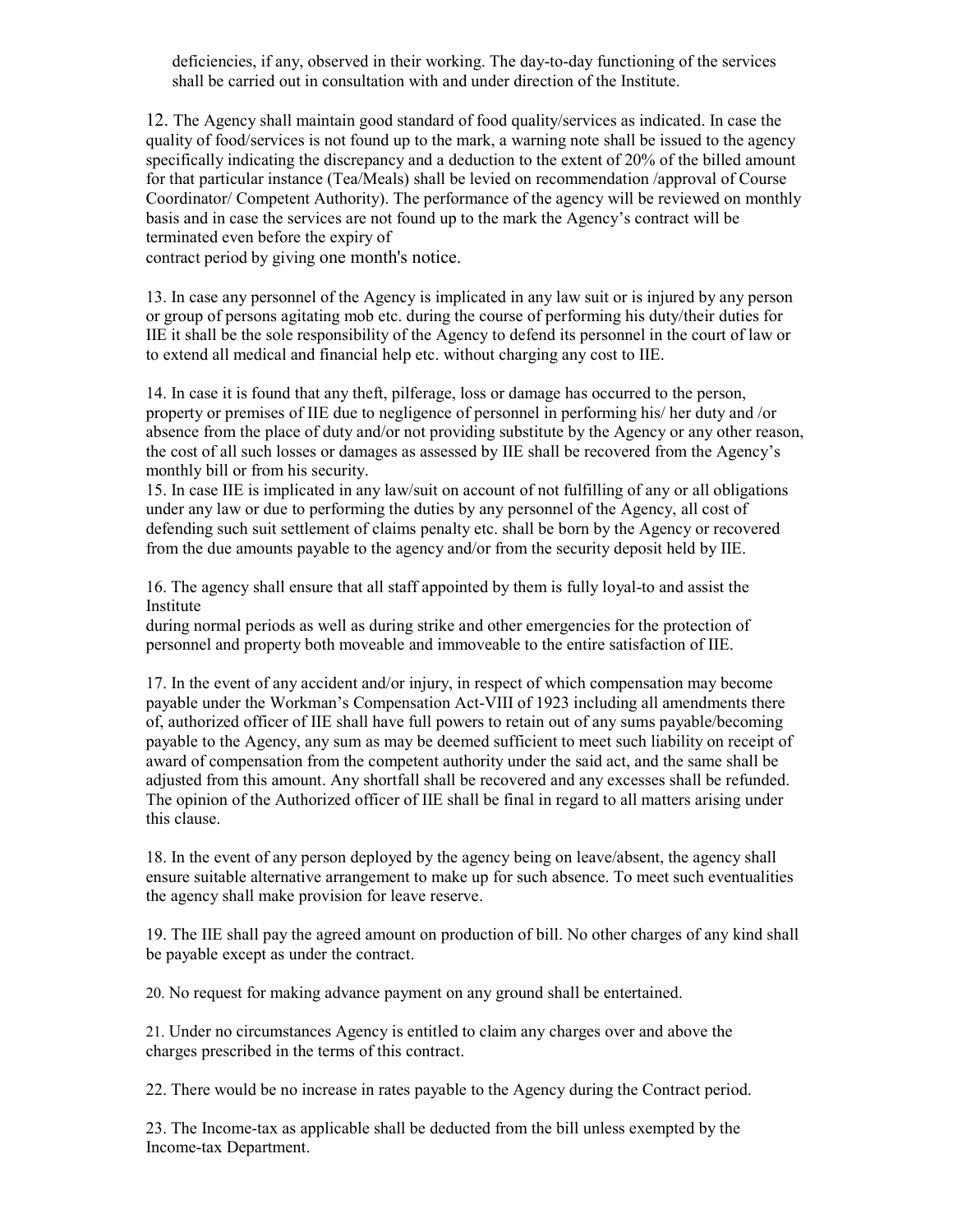24. During the course of the contract period, the agency shall deposit service tax at prevailing rates as per GOI norms.

25. In case of non compliance/non-performance of the services according the terms of the contract, IIE shall be at liberty to make suitable deductions from the bill without prejudice to its right under other provisions of the contract.

26. The decision of IIE in regard to interpretation of the Terms & Conditions and the Agreement shall be final and binding on the Agency.

27. In case of failure of the Agency in fulfilling the contract, the competent authority of IIE may at its discretion, terminate the contract either in part or full of the total services provided by giving one month advance notice to the Agency assigning reasons thereof. On termination of the contract, it shall be the responsibility of the Agency to remove his men and materials within two days or date specified by IIE. IIE shall not indemnify any loss caused to the agency by such terminations, whatsoever it may be.

28. That, if at any stage during the period of the contract any case involving moral turpitude is instituted in a court of law against the Agency or its employees, IIE reserves exclusive and special rights for the outright termination of the contract without any notice to the Agency and in that event the Agency shall not be entitled to any compensation from the IIE.

29.The Agency shall not assign or sub-contract any of these contracts. In case of violation/contravention of any of the terms and conditions mentioned herein, IIE reserves the right to terminate the agreement forthwith without giving any notice to the Agency and without prejudice to its right to recover damages and other charges/cost to IIE from amount payable to him or otherwise.

30. Any violation of instructions/agreement or suppression of facts will attract cancellation of agreement without any reference.

31. An agreement shall be signed with the successful bidder as per specimen enclosed.

32 In case the Agency or any of his employees fails to fulfil his/ their obligations for any day or for any number of days to the satisfaction of the Institute for any reason whatsoever, the Agency shall pay by way of liquidated damages, a sum to be decided by the Institute per day for the entire numbers of such days and the Institute shall, without prejudice to its other rights and remedies shall be entitled to deduct such damages from the money if any payable by it to the Agency.

33. If the performance of the Agency is found poor and despite instructions, he fails to improve the same, the Institute shall be liable to recover any amount towards penalty or losses as decided by the authorized officer and to terminate the contract without any notice. The Agency shall not be entitled for compensation to any loss which he may incur in this regard.

34.The Authorised officer/Committee of the Institute shall be the sole authority to decide and judge the quality of the service rendered by the Agency and all other matters and his decision shall be final and binding.

35. If the successful Agency fails to maintain declared and required number of qualified manpower, the Agency shall be liable to pay penalty to IIE.

36. The Agency shall ensure that none of his worker/supervisor except those permitted in writing stay in the IIE premises when not on duty.

37. Any complaint by IIE if not attended within prescribed time may attract a penalty for each complaint to the Agency as decided by IIE.

38. In case of any dispute or differences arising on terms and conditions, the same shall be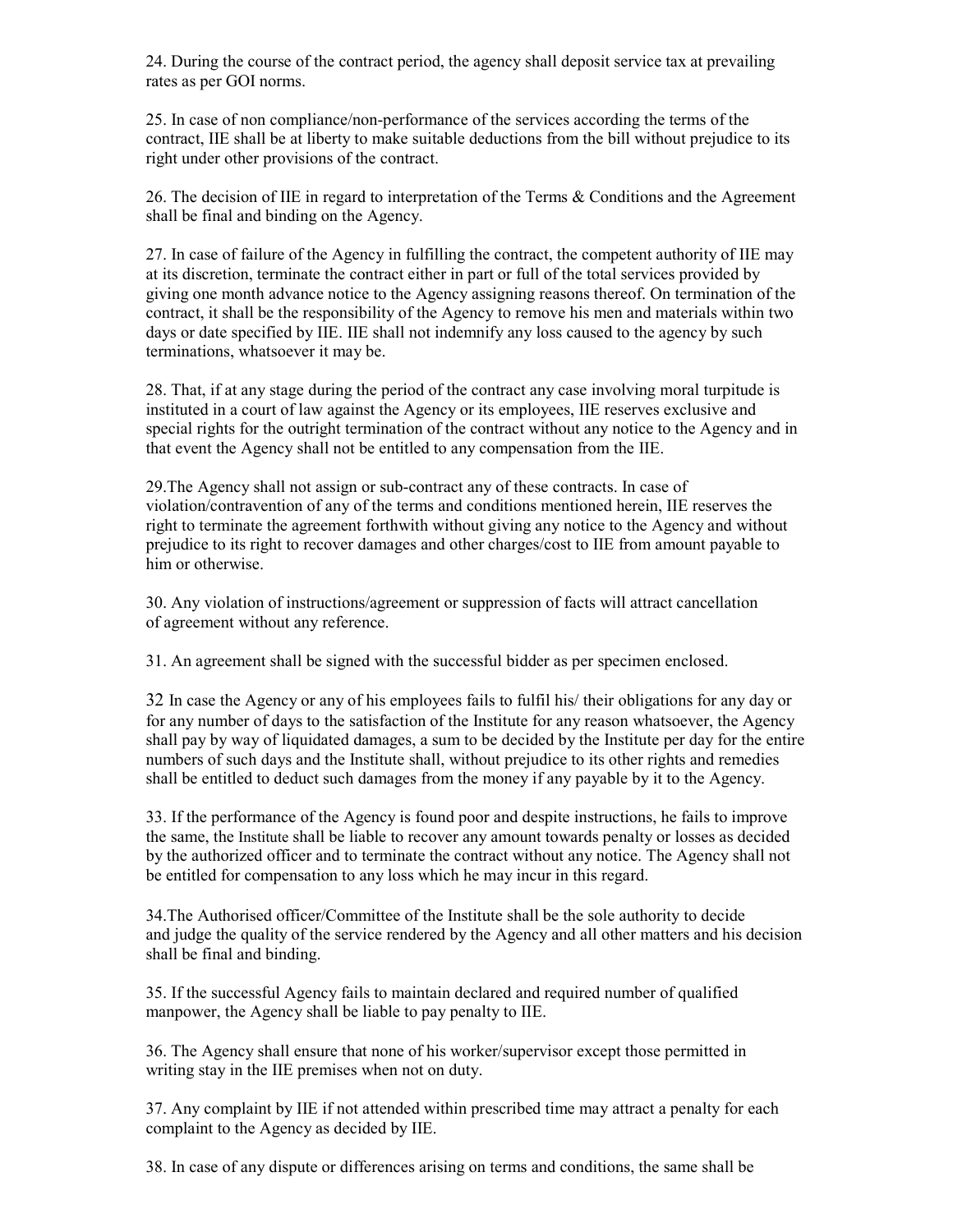settled by reference to arbitration by Sole Arbitrator to be appointed by the Director IIE. The provisions of Arbitration and Conciliation Act, 1996 shall be applicable.

39. In case of any dispute between the Agency and IIE, IIE shall have the right to decide. However, all matters of jurisdiction shall be at the local courts located at Guwahati

#### **MAINTENEANCE, SANITATION AND HOUSE KEEPING OF HOSTEL**

- 1.1 Cleaning/dusting in Hostel (all interior portions including toilets, bathrooms, windows, doors and other surroundings areas using standard chemicals/detergents/sanitary items/ brooms/dusters etc.). The cleaning area will also include surrounding hostel and area.
- 1.2 Proper cleaning, dusting and upkeep of all furniture and fixture items including carpets in the room.
- 1.3 In Office as well as in Hostel, a small size soap of standard quality and odonil should be available in the bath rooms all the time, Odnonil should be available in the Almirah and wardrobe also.
- 1.4 Proper maintenance of all linen items in Hostel i.e. woollen blankets, bed sheets, towels, Pillow covers, napkins should be changed on alternate day by fresh washed sets when the rooms are under occupations. Washing should be of standard quality and to the satisfaction of the representatives of the Director, IIE. The charges of cleaning linen will be borne by the Contractor.
- 1.5 Buckets and Mugs in the bathrooms and toilets should be cleaned with quality detergent once in a week. The toilet & bathrooms sink should be kept clean and dry.
- 1.6 All the corridors, dinning hall, canteen, lounge in the ground, first and second floor, kitchen area, stair cases, store room, serving areas, common toilet areas and other covered areas in the Hostel should be cleaned, dusted moped every specified below. Doctors' Phenyl, Harpic, Caustic Soda, "Mortine" Spary etc., and other sanitary items should be used for the purpose.

| Sl.No. | Place/Space                                               | Time             |
|--------|-----------------------------------------------------------|------------------|
|        | All rooms of the guests/participants lounge, dinning hall | 9.00 to 11.00 AM |
|        | Il corridors and the remaining areas of hostel, office    | 7.30 to 9.00 AM  |
|        | building and surroundings,                                |                  |
|        | Campus, quarter areas                                     | 2.30 to 4.00 PM  |

#### **No. of Rooms / lobby / toilets**

*The 1st Hostel has 42 Rooms with attached toilet/bathroom, 3 Nos. lobbies, one kitchen and TV Room, 3 Nos. extra bathroom/toilet and Dining room*

- 1.7. All other necessary cleaning and sanitary operations as may be necessary to keep the Hostel clean and office neat and hygienic from time to time as may be required by the representatives of the Director, IIE.
- 1.8. Maintain a register testifying the standard of housekeeping duly signed by participants/guests and put up to caretaker everyday before 11.00 AM.
- 1.9. Maintain a register for the linen washing with the record of number of wash of each item for the Hostel and Office Building and the same to be shown to the Caretaker after every wash.
- 1.10. The Institute will provide the furniture and other equipments. The contractor shall be responsible for proper maintenance and upkeep of the Institute property. For any loss, the replacement cost will be borne by the Contractor. However, if these items need repair or replacement in case these are not serviceable, the Institute will bear the cost. However, all these should be handed over back in the similar condition at the termination of the Contract.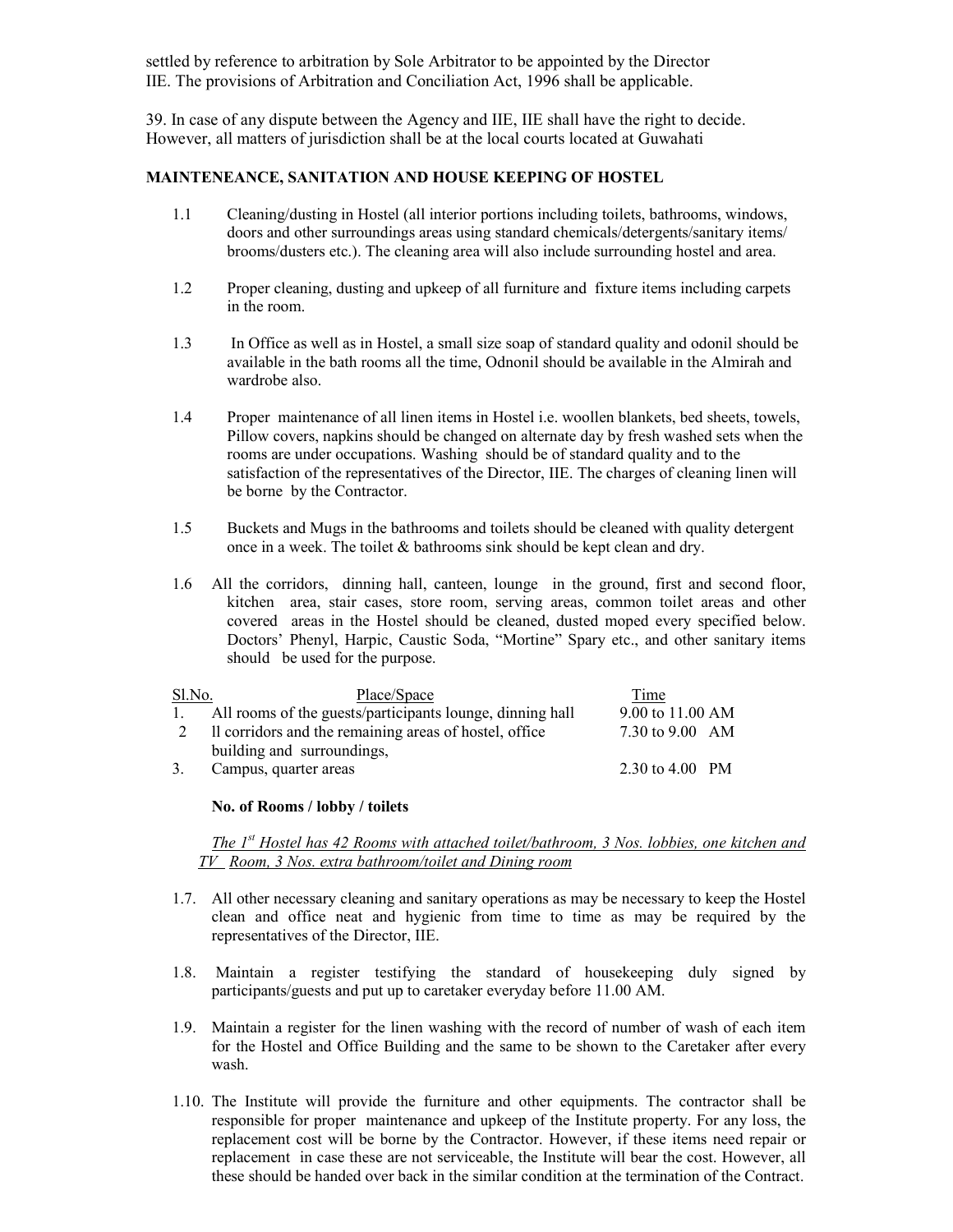- 1.11. Similarly, the Institute will provide linen items such as woollen blankets, bed sheets, pillow covers, mattresses, curtains etc., and any loss of the linen items (except normal wear and tear) shall be borne by the contractor.
- 1.12. All the rooms, Conference Halls including furniture and fixtures, Corridors, Lounge etc of office buildings should be cleaned and dusted ever day.
- 1.13. Toilets, Wash basins, Urinals should be cleaned with detergent and phenyl daily and provided with corpur/fresheners in the  $1<sup>st</sup>$  Hostel building.
- 1.14. Cleaning of rooftop and stairs regularly.
- 1.15. The curtains of the building including the Conference Halls should be washed every month.

#### **1. GENERAL TERMS AND CONDITION ( Applicable for all services) :**

The Caterer/Contractor shall not transfer his rights under the agreement to anybody.

The Caterer/Contractor or his workers shall not use the premises allotted to his for any purpose other than the purposes for which the contract is awarded.

The Caterer/Contractor shall devote his full attention in the work of Catering, Housekeeping, Sanitary services, maintenance and upkeep of the hostel etc. and discharge his obligation under the contract most diligently and honestly.

The Caterer/Contractor shall at all times during the time of operation of the contract abide by all directions and instructions which may be given by the Institute concerning every aspect of the contract services.

The Caterer/Contractor shall deposit a sum of a sum of Rs. 10,000/- (Rupees ten thousand only) as Security deposit in favour of the institute after offer of contract. No interest is payable on the Security Deposit

The Caterer/Contractor will be liable for any penalty for lapses on the part in providing promt, standard and high quality services. The loss caused by him to the items provided by the Institute if any, the cost of the same will be recovered from the Security Deposit/ bills or should be made good by Contractor on demand. In case of deficiency or delay in providing the services by the caterer/contractor and in case the Institute on its own provides material or manpower to run the catering, housekeeping, maintenance services, of satisfactory level, the cost of such material/ manpower will be recovered from the contractor.

The agreement is terminable by 1 (one) month notice by either party.

Two per cent income tax will be deducted at the source against the service charges as may be fixed pertaining to Hostel maintenance, Catering etc.

The bill payment will be made only after fulfilling all the terms and conditions of the contract and satisfaction of the authority.

The contractor should fulfil all the statutory conditions related to the Contract Labour Act.

The number of persons to be deployed for each services by the Contractors are as under:- **Catering** -Cook-1, Manager –1, Bearer –2, Pot washer & cleaner –1 =  $5$  **1st Hostel Maintenance** –Superviser-1, Room Boy -3, Sweeper-1= 5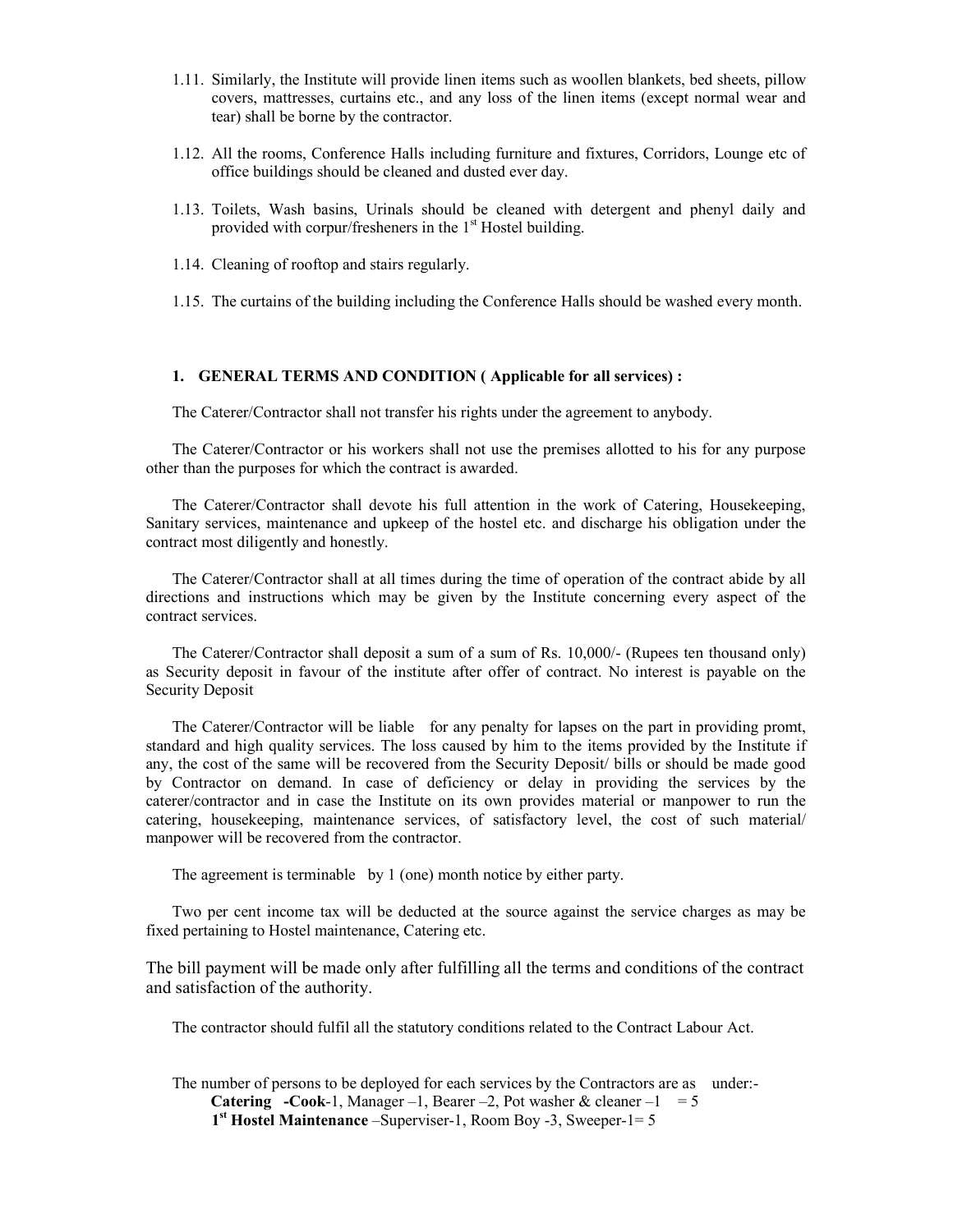In case somebody go on leave or fall sick, the replacement should be made immediately. In case failure to do so, the authority will take necessary action as it deems fit against inadequate deployment of staff.

One trained professional person should be deployed during the VIP visit for attending the services who can communicate well in English and Hindi.

One qualified professional should be specifically identified for taking care of the guests and participants.

The contractor should provide pair of uniform to all the workers employed by his/her and service boy use uniform is compulsory.

The contractor should inform the Office immediately if any change of staff employed by him occurs.

### **2. CATERING SERVICES:**

- 2.1 The caterer/contractor shall provide all necessary catering Services during the stay of the participants/Guests in the Hostel for any number from the time of arrival to the time of departure.
- **2.2.** Catering arrangement has to be as per the approved scheduled Menu given in **Annexure-1**
- 2.3. Extra special items on any special occasions are also to be supplied on short notice as per the approved rate.
- 2.4. The recommended menu given in the Annexure-1 I shall be strictly complied with by the caterer/contractor.
- 2.5. Left over of the food cooked and served once, should not be used/served next time under any circumstances; Violation will be seriously viewed and will amount for penalization.
- 2.6. The quality of the ingredients used in the preparation of food, beverages etc. shall be of good and standard quality and subject to the approval by the Institute and checking by the authorized officials of the Institute.
- 2.7. The Caterer/Contractor is liable to show the food items prepared for test and taste to ensure the quality by the authorized officer (s) of the Institute before serving to the guests/participants.
- 2.8. The caterer shall purchase provisions like perishables, dry goods and other raw materials of good quality/standard brands and the stock in sufficient quantity of the same should be maintained. Rice should be BASMATI for special occasions to be used. Cooking oil should be double refined purified of reputed brand of "ISI" or " agmark".
- 2.9. The Institute will provide only cooking gas equipments and the cost of the fuel/gas for cooking purpose should be borne by the caterer/contractor.
- 2.10. The Institute will provide electricity for non-cooking purpose and water.
- 2.11. Cooking accessories such as utensils, cooking vessels and other items and equipments used for cooking and the Institute would supply catering purpose but they shall be maintained accordingly.
- 2.12. The Institute shall provide the crockery and cutlery items.
- 2.13. The Caterer/Contractor has to keep ready towel and liquid soap in the wash basin of the dinning hall. The wash basin has to be cleaned before and after every meal.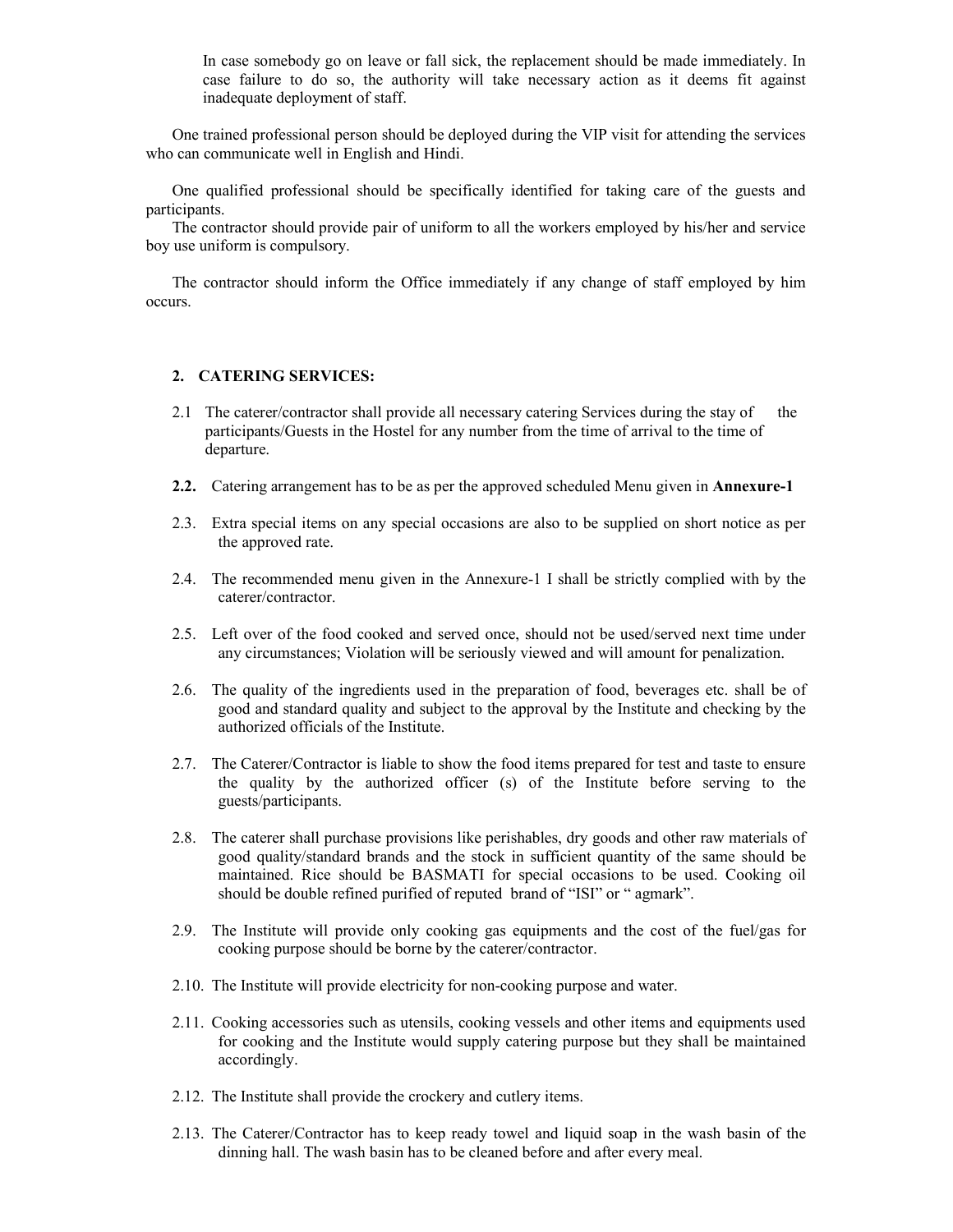- 2.14. The Guest (s) occupying the Hostel rooms and VIP rooms have to be provided all services in the room. Except otherwise specified, only bed tea will be served at room in the case of guests/participants occupying, the rest part of the hostel.
- 2.15. Mineral water, soft drinks, soda including fresh fruit juice are to be kept available for services at all the time. The Institute will pay one rupee extra per unit compared to the market rate to the contractor for the supply of these items.
- 2.16. The catering service staff has to be as per the staff list. This should be strictly adhered to.
- 2.17. The contractor shall be responsible for training, allotting duties and timings to the workers in the kitchen, dinning place including washing areas hostel rooms etc
- 2.18. The Manager besides other duties round the clock have to receive the guests and also supervise the placement of the guests in the room as per instruction of the authority. To perform night duty (after dinner) in the hostel for service purpose, there has to be one worker (bearer) in every floor of the hostel particularly during training or any other programme.
- 2.19. The Contractor will have to make necessary arrangement for accommodation of his staff. The office will provide to the contractor only the office and store room.
- 2.20. The Contractor on any such matter where the quality and catering standards come into questions is directly answerable to the Director, Administrative Officer, Warden or any authorized officer (s) of the Institute.
- 2.21. Any other expenditure such as cost of detergents, cleaning powder/liquid etc. which are not specified in the above conditions in connection with the catering arrangements will be borne by the caterer.
- 2.22. The charges for catering services by the caterer shall be on actual basis.
- 2.23. The monthly catering bills should be submitted for payment with all supporting documents/indents by the first week of the next month after proper verification and certification.
- 2.24. One service boy keep ready for  $2<sup>nd</sup>$  hostel room service.
- 2.25. 2<sup>nd</sup> hostel also provide Catering Service.
- 2.26. Standard Menu for IIE hostel.
- 2.27. If single accommodation at  $1<sup>st</sup>$  and  $2<sup>nd</sup>$  Hostel must supply food, tea etc. at same rate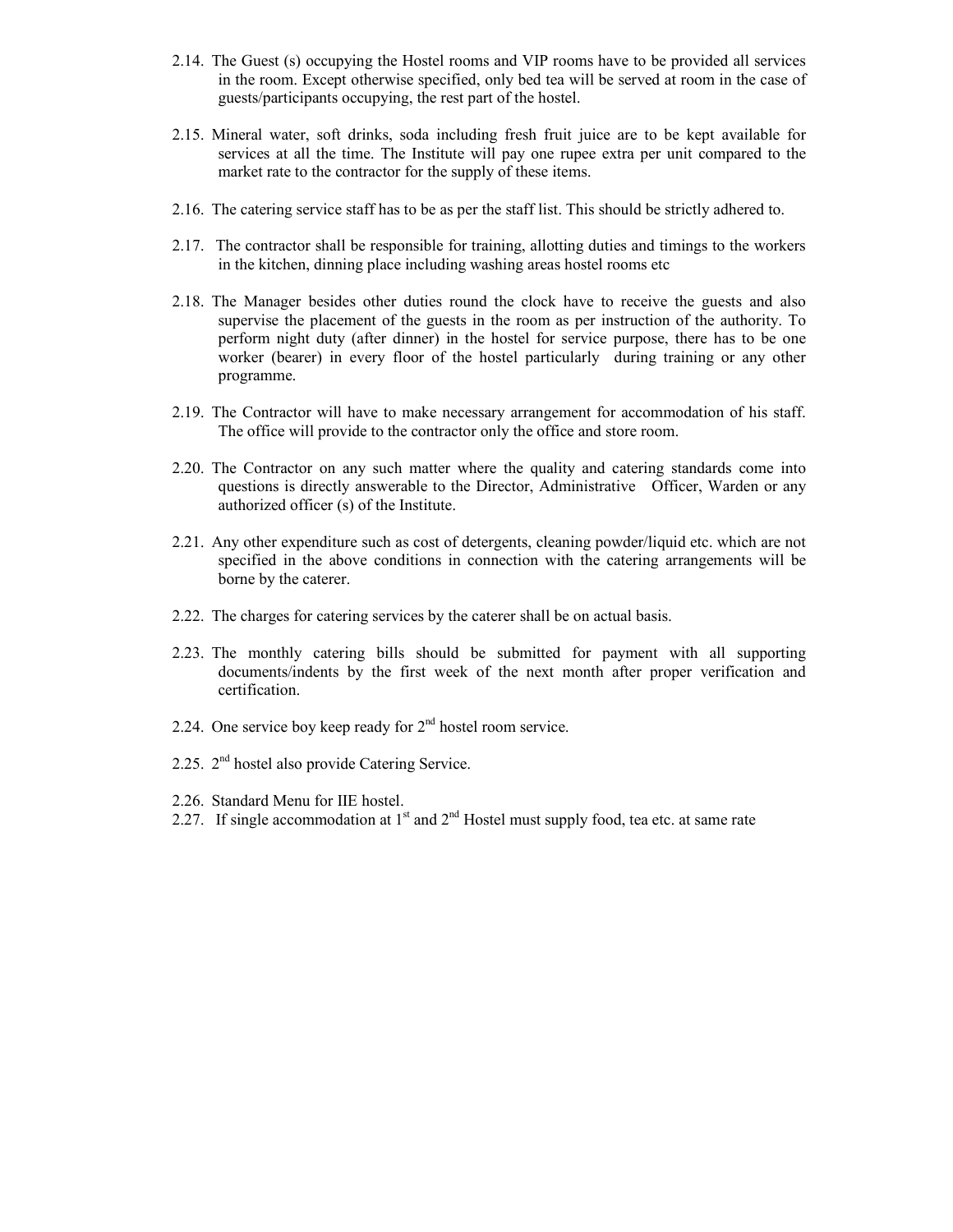# **(A) CATERING**

## **Annex-VII**

| A.*(a)Total rate of normal day menu as per Schedule (daily)-Annexure-I                                                                                            | <b>RATE</b>  |  |  |
|-------------------------------------------------------------------------------------------------------------------------------------------------------------------|--------------|--|--|
| *Break-up of rates for items from Sl.No.1 to Sl.No.7 of Annexure - I has to be<br>given against each item in the Annexure-I itself.                               |              |  |  |
| Rates for additional items as and when ordered will be paid separately.                                                                                           |              |  |  |
| (b) High tea (Inaugural/farewell/special occasion)                                                                                                                | <b>RATE</b>  |  |  |
| (c) Special lunch/dinner for farewell/important meetings                                                                                                          | <b>RATE</b>  |  |  |
|                                                                                                                                                                   |              |  |  |
|                                                                                                                                                                   |              |  |  |
| (d) VIP lunch/dinner for special occasions of                                                                                                                     |              |  |  |
| <b>RATE</b><br>international status.                                                                                                                              |              |  |  |
| (e) Special Tea<br>Rate                                                                                                                                           |              |  |  |
| (B) MAINTENANCE, HOUSEKEEPING SERVICE (OF 1 <sup>st</sup> HOSTEL BUILDING)                                                                                        |              |  |  |
| AS PER ANNEXURE-II PER MONTH                                                                                                                                      | <b>RATE:</b> |  |  |
| A copy of the terms and conditions duly accepted and signed is attached herewith.                                                                                 |              |  |  |
| Demand Draft/ Cash Receipt for Rs. 5,000/- (Rupees five thousand only) in<br>1.<br>favour of DIRECTOR, IIE, Guwahati, being EMD as per details below is enclosed. |              |  |  |
| Demand Draft No.                                                                                                                                                  |              |  |  |
| Bank of issue.                                                                                                                                                    |              |  |  |
| Date of issue:                                                                                                                                                    |              |  |  |

Signature of the Tenderer.

Date

Seal of Firm: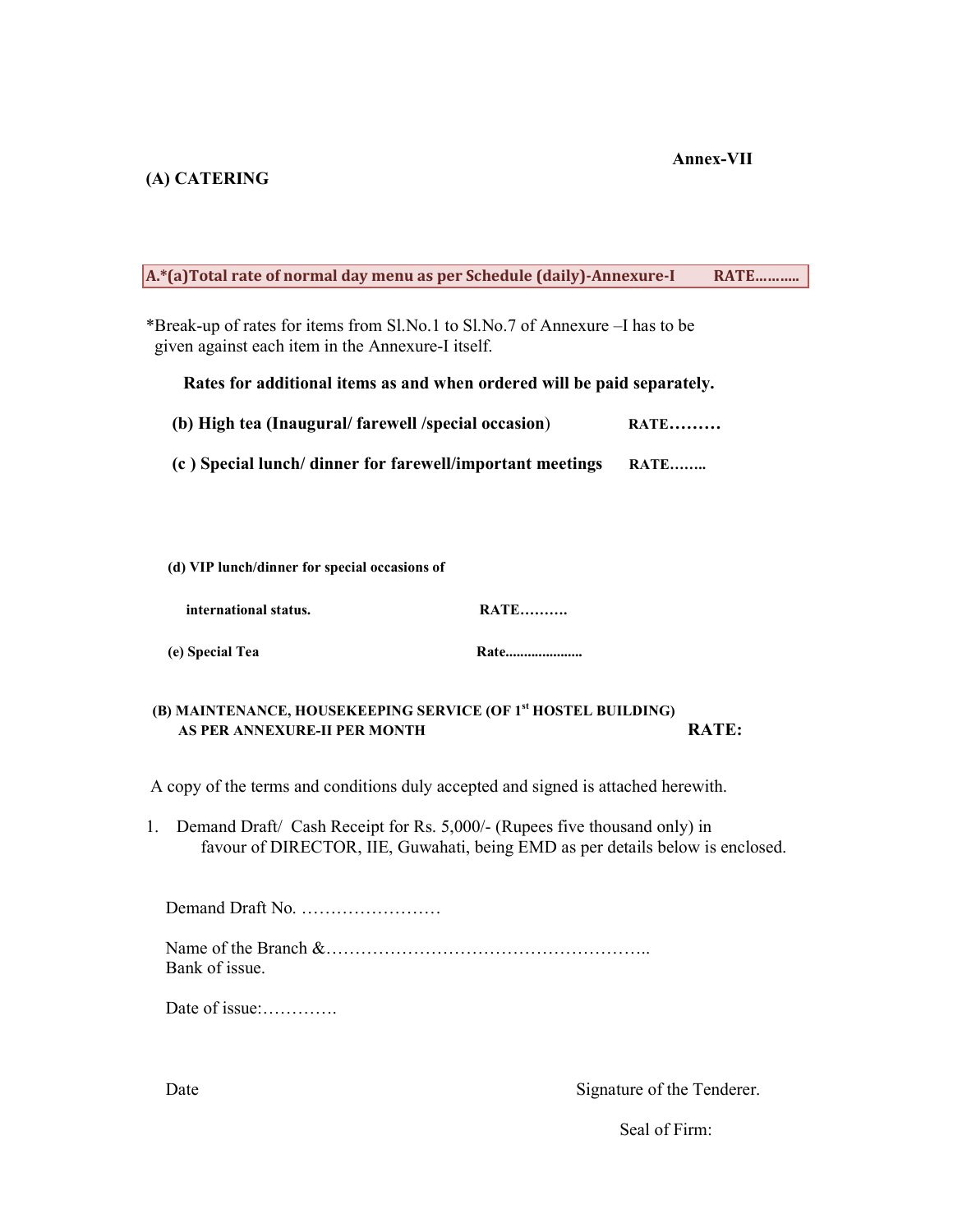### **Annex-VIII**

(To be made on Rs 100.00 Non-Judicial Stamp Paper)

#### **DRAFT AGREEMENT**

This agreement is made on day of Two thousand fourteen between INDIAN INSTITUTE OF ENTREPRENEURSHIP, GUWAHATI as one part, hereinafter called 'IIE' and M/s and M/s and M/s and M/s and M/s and M/s and M/s and  $\frac{1}{2}$  and  $\frac{1}{2}$  and  $\frac{1}{2}$  and  $\frac{1}{2}$  and  $\frac{1}{2}$  and  $\frac{1}{2}$  and  $\frac{1}{2}$  and  $\frac{1}{2}$  and  $\frac{1}{2}$  and  $\frac{1}{2}$  and  $\frac{1}{2}$  and  $\$ hereinafter called the 'Agency' for providing

Catering services.

WHEREAS the IIE is desirous to engage the Agency for providing Catering Services for Indian Institute of Entrepreneurship on the terms and conditions stated below:

1. The Agency shall be solely responsible for compliance to provisions of various labour, Industrial and any other laws applicable and all statutory obligations, such as, wages, allowances, compensations, EPF, Bonus, Gratuity, ESI, insurance etc relating to Catering Services personnel deployed in IIE. The Institute shall have no liability in this regard.

2. The Agency shall be solely responsible for any accident/medical/health related liability/compensation for the personnel deployed by it at IIE. The Institute shall have no liability in this regard.

3. Any violation of instruction/agreement or suppression of facts will attract cancellation of agreement without any reference or any notice period.

12. The contract can be terminated by giving two months notice on either side.

13. In case of non-compliance with the contract, the Bureau reserves its right to:

a) Cancel/revoke the contract; and/or

 b) Impose penalty upto 10% of the total annual value of contract in case repeated complaint are received about quality of Food or Behaviour.

6. Security deposit equal to 10% of the Annual contract value (refundable without interest after three months of termination of contract) in the form of Pay Order/Demand Draft or Bank Guarantee shall be furnished at the time of signing of the Agreement.

7. The Agency shall be fully responsible for timely monthly payment of wages and any other dues to their personnel deployed in IIE.

8. The Catering Services personnel deployed by the Agency will not claim to become the employees of IIE and there will be no Employee and Employer relationship between the personnel engaged by the Agency and in IIE.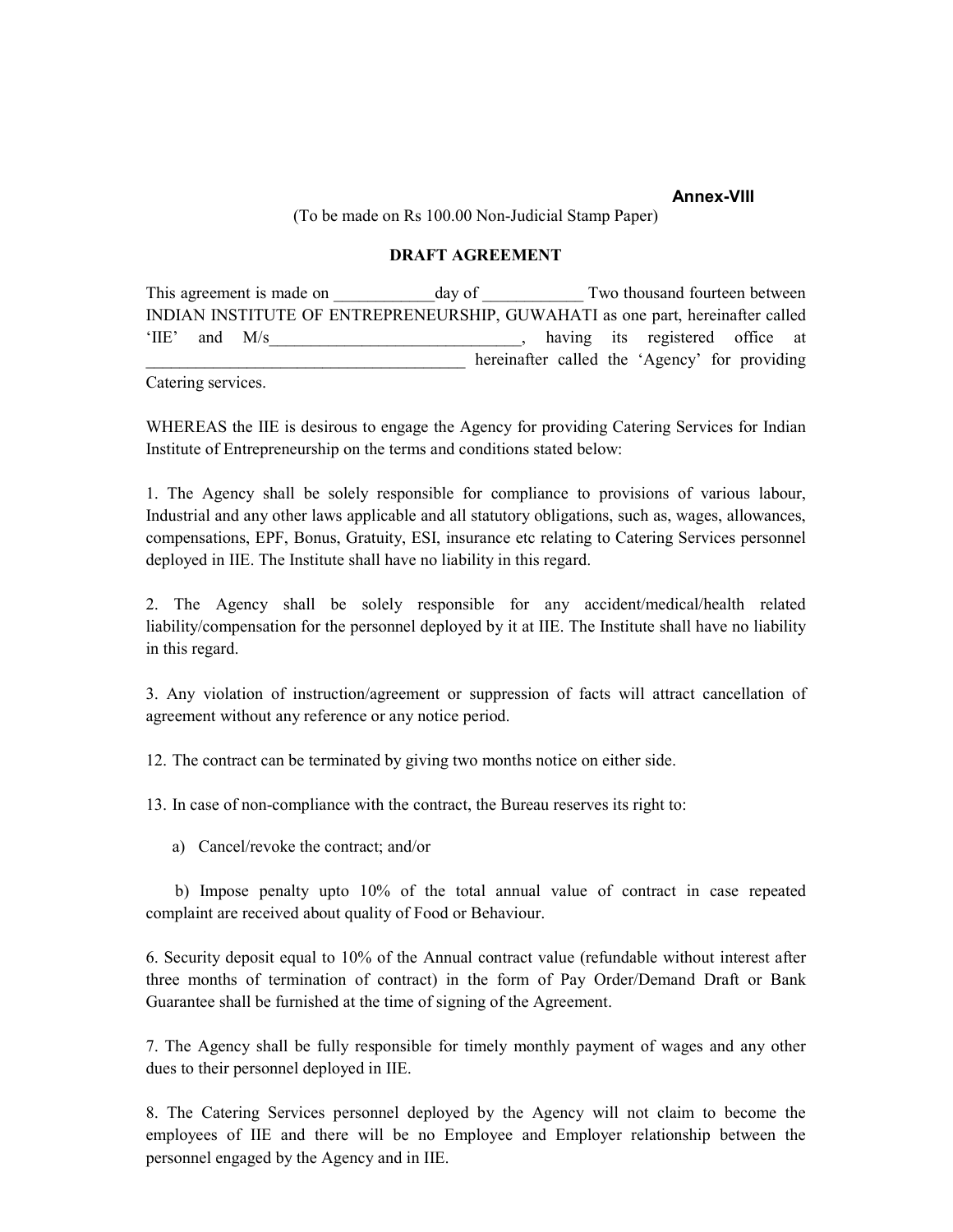9. There would be no increase in rates payable to the Agency during the contract period.

10. The Agency agrees to comply with annexed Terms and Conditions and amendments thereto from time to time.

11. Decision of BIS in regard to interpretation of the Terms and Conditions and the Agreement shall be final and binding on the Agency.

12. In case of any dispute between the Agency and IIE, IIE shall have the right to decide. However, all matters of jurisdiction shall be at the local courts located at Guwahati .

THIS AGREEMENT will take effect from \_\_\_\_\_\_\_\_\_\_\_\_\_\_ day of \_\_\_\_\_\_\_\_\_\_\_\_\_\_\_\_\_\_ Two thousand fifteen and shall be valid for one year.

IN WITNESS WHEREOF both the parties have set and subscribed their respective hands with their Seal in Guwahati in the presence of the witness:

### **INDIAN INSTITUTE OF ENTREPRENEURSHIP, GUWAHATI**

Witness: 1.

.

2.

**AGENCY** 

Witness: 1.

2.